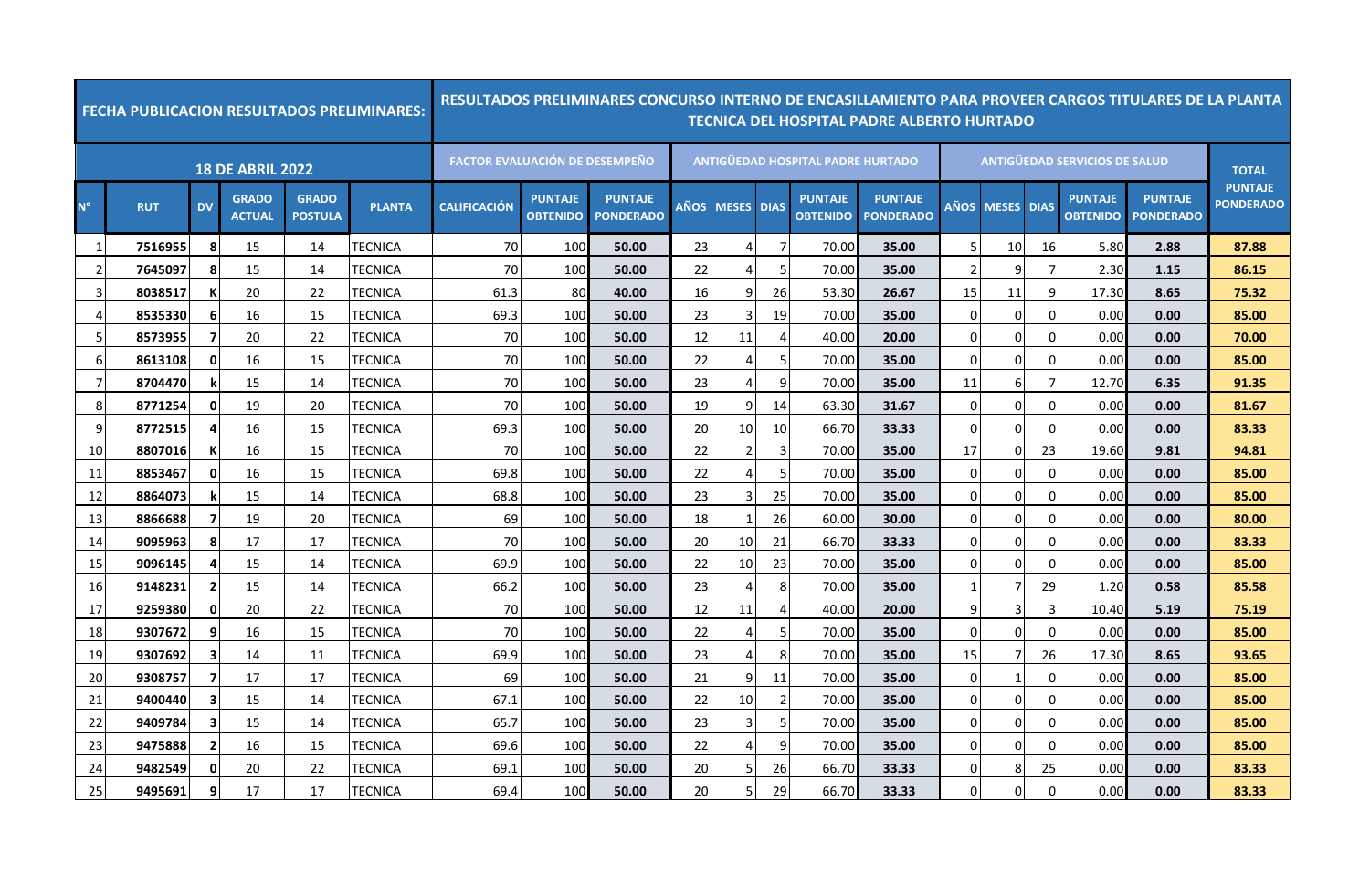|             |            |           |                               |                                | <b>FECHA PUBLICACION RESULTADOS PRELIMINARES:</b> |                                       |                                   | <u>RESULTADOS PRELIMINARES CONCURSO INTERNO DE ENCASILLAMIENTO PARA PROVEER CARGOS TITULARES DE LA PLANTA</u> |             |                |                             |                                          | TECNICA DEL HOSPITAL PADRE ALBERTO HURTADO |                |                   |             |                                      |                                    |                                    |
|-------------|------------|-----------|-------------------------------|--------------------------------|---------------------------------------------------|---------------------------------------|-----------------------------------|---------------------------------------------------------------------------------------------------------------|-------------|----------------|-----------------------------|------------------------------------------|--------------------------------------------|----------------|-------------------|-------------|--------------------------------------|------------------------------------|------------------------------------|
|             |            |           | <b>18 DE ABRIL 2022</b>       |                                |                                                   | <b>FACTOR EVALUACIÓN DE DESEMPEÑO</b> |                                   |                                                                                                               |             |                |                             | <b>ANTIGÜEDAD HOSPITAL PADRE HURTADO</b> |                                            |                |                   |             | <b>ANTIGÜEDAD SERVICIOS DE SALUD</b> |                                    | <b>TOTAL</b>                       |
| $N^{\circ}$ | <b>RUT</b> | <b>DV</b> | <b>GRADO</b><br><b>ACTUAL</b> | <b>GRADO</b><br><b>POSTULA</b> | <b>PLANTA</b>                                     | <b>CALIFICACIÓN</b>                   | <b>PUNTAJE</b><br><b>OBTENIDO</b> | <b>PUNTAJE</b><br><b>PONDERADO</b>                                                                            | <b>AÑOS</b> | <b>MESES</b>   | <b>DIAS</b>                 | <b>PUNTAJE</b><br><b>OBTENIDO</b>        | <b>PUNTAJE</b><br><b>PONDERADO</b>         | AÑOS           | <b>MESES DIAS</b> |             | <b>PUNTAJE</b><br><b>OBTENIDO</b>    | <b>PUNTAJE</b><br><b>PONDERADO</b> | <b>PUNTAJE</b><br><b>PONDERADO</b> |
| 26          | 9499280    |           | 15                            | 14                             | TECNICA                                           | 69.1                                  | 100                               | 50.00                                                                                                         | 22          | 9              | 19                          | 70.00                                    | 35.00                                      | 0              | $\Omega$          | $\Omega$    | 0.00                                 | 0.00                               | 85.00                              |
| 27          | 9604963    | з         | 19                            | 20                             | <b>TECNICA</b>                                    | 69.2                                  | 100                               | 50.00                                                                                                         | 19          | 11             | 16                          | 63.30                                    | 31.67                                      | $\Omega$       | $\overline{0}$    | $\Omega$    | 0.00                                 | 0.00                               | 81.67                              |
| 28          | 9609313    | 6         | 16                            | 15                             | TECNICA                                           | 69.9                                  | 100                               | 50.00                                                                                                         | 22          | $\overline{2}$ | 22                          | 70.00                                    | 35.00                                      | 10             | $\overline{0}$    | 16          | 11.50                                | 5.77                               | 90.77                              |
| 29          | 9618179    | 5         | 17                            | 17                             | TECNICA                                           | 70                                    | 100                               | 50.00                                                                                                         | 21          | 3              | $\Omega$                    | 70.00                                    | 35.00                                      | 0              | 0                 | $\Omega$    | 0.00                                 | 0.00                               | 85.00                              |
| 30          | 9666313    | 7         | 20                            | 22                             | TECNICA                                           | 68.8                                  | 100                               | 50.00                                                                                                         | 13          | 11             | $\boldsymbol{\vartriangle}$ | 43.30                                    | 21.67                                      | 0              | $\overline{0}$    | $\Omega$    | 0.00                                 | 0.00                               | 71.67                              |
| 31          | 9673883    | 8         | 17                            | 17                             | TECNICA                                           | 70                                    | 100                               | 50.00                                                                                                         | 22          | 10             | 4                           | 70.00                                    | 35.00                                      | $\Omega$       | $\Omega$          | $\Omega$    | 0.00                                 | 0.00                               | 85.00                              |
| 32          | 9678214    | 4         | 17                            | 17                             | TECNICA                                           | 65.2                                  | 100                               | 50.00                                                                                                         | 22          | 4              | -5                          | 70.00                                    | 35.00                                      | 0              | 11                |             | 0.00                                 | 0.00                               | 85.00                              |
| 33          | 9707785    | -1        | 17                            | 17                             | TECNICA                                           | 62.5                                  | 80                                | 40.00                                                                                                         | 21          | 1              | 19                          | 70.00                                    | 35.00                                      | 0              | $\Omega$          | $\Omega$    | 0.00                                 | 0.00                               | 75.00                              |
| 34          | 9712412    |           | 15                            | 14                             | TECNICA                                           | 69.9                                  | 100                               | 50.00                                                                                                         | 23          | $\overline{7}$ | 5                           | 70.00                                    | 35.00                                      | $\Omega$       | $\overline{0}$    | $\Omega$    | 0.00                                 | 0.00                               | 85.00                              |
| 35          | 9714641    | -1        | 16                            | 15                             | TECNICA                                           | 69.8                                  | 100                               | 50.00                                                                                                         | 23          | 3              | 19                          | 70.00                                    | 35.00                                      | $\Omega$       | $\Omega$          | $\Omega$    | 0.00                                 | 0.00                               | 85.00                              |
| 36          | 9773495    |           | 16                            | 15                             | TECNICA                                           | 69.7                                  | 100                               | 50.00                                                                                                         | 22          | 5              | 3                           | 70.00                                    | 35.00                                      | 0              | $\overline{0}$    | $\Omega$    | 0.00                                 | 0.00                               | 85.00                              |
| 37          | 9787430    | -1        | 17                            | 17                             | TECNICA                                           | 69.9                                  | 100                               | 50.00                                                                                                         | 23          | 3              | 13                          | 70.00                                    | 35.00                                      | 0              | 1                 | 22          | 0.00                                 | 0.00                               | 85.00                              |
| 38          | 9807156    | З         | 19                            | 20                             | TECNICA                                           | 70                                    | 100                               | 50.00                                                                                                         | 13          | 6              | 4                           | 43.30                                    | 21.67                                      | 0              | $\overline{0}$    | $\Omega$    | 0.00                                 | 0.00                               | 71.67                              |
| 39          | 9848646    | -1        | 17                            | 17                             | <b>TECNICA</b>                                    | $\mathbf 0$                           | $\mathbf 0$                       | 0.00                                                                                                          | 21          | 10             | 18                          | 70.00                                    | 35.00                                      |                | 6                 | 21          | 1.20                                 | 0.58                               | 35.58                              |
| 40          | 9876880    |           | 20                            | 22                             | TECNICA                                           | 70                                    | 100                               | 50.00                                                                                                         | 15          | 6              | 26                          | 50.00                                    | 25.00                                      | 0              | $\Omega$          | $\Omega$    | 0.00                                 | 0.00                               | 75.00                              |
| 41          | 9896539    | 4         | 16                            | 15                             | TECNICA                                           | 69.5                                  | 100                               | 50.00                                                                                                         | 22          | 4              | 3                           | 70.00                                    | 35.00                                      | $\mathbf 0$    | $\overline{0}$    | $\mathbf 0$ | 0.00                                 | 0.00                               | 85.00                              |
| 42          | 9899306    | -1        | 16                            | 15                             | TECNICA                                           | 69.6                                  | 100                               | 50.00                                                                                                         | 23          | 1              | 25                          | 70.00                                    | 35.00                                      | $\Omega$       | $\Omega$          | $\Omega$    | 0.00                                 | 0.00                               | 85.00                              |
| 43          | 9920224    | 6         | 15                            | 14                             | TECNICA                                           | 69.1                                  | 100                               | 50.00                                                                                                         | 22          | 10             | 4                           | 70.00                                    | 35.00                                      | 0              | 0                 | $\Omega$    | 0.00                                 | 0.00                               | 85.00                              |
| 44          | 9927468    | 9         | 15                            | 14                             | TECNICA                                           | 66.9                                  | 100                               | 50.00                                                                                                         | 23          | 7              | .5                          | 70.00                                    | 35.00                                      | $\overline{7}$ | 9                 |             | 8.10                                 | 4.04                               | 89.04                              |
| 45          | 9970496    | 9         | 16                            | 15                             | TECNICA                                           | 68.4                                  | 100                               | 50.00                                                                                                         | 21          | 9              | 22                          | 70.00                                    | 35.00                                      | $\Omega$       | $\overline{0}$    | $\Omega$    | 0.00                                 | 0.00                               | 85.00                              |
| 46          | 9974292    | 5         | 15                            | 14                             | <b>TECNICA</b>                                    | 68.9                                  | 100                               | 50.00                                                                                                         | 23          | 4              | 13                          | 70.00                                    | 35.00                                      | 8              | 8                 | -1          | 9.20                                 | 4.62                               | 89.62                              |
| 47          | 10042678   | -1        | 20                            | 22                             | TECNICA                                           | 70                                    | 100                               | 50.00                                                                                                         | 13          | $\Omega$       | 26                          | 43.30                                    | 21.67                                      | 0              | $\Omega$          | $\Omega$    | 0.00                                 | 0.00                               | 71.67                              |
| 48          | 10057263   |           | 16                            | 15                             | TECNICA                                           | 69.7                                  | 100                               | 50.00                                                                                                         | 21          | 5              | 3                           | 70.00                                    | 35.00                                      | 0              | $\overline{0}$    | $\Omega$    | 0.00                                 | 0.00                               | 85.00                              |
| 49          | 10072864   | 8         | 15                            | 14                             | TECNICA                                           | 69.4                                  | 100                               | 50.00                                                                                                         | 22          | 3              | 22                          | 70.00                                    | 35.00                                      | 0              | 0                 | 0           | 0.00                                 | 0.00                               | 85.00                              |
| 50          | 10081712   | 8         | 14                            | 11                             | <b>TECNICA</b>                                    | 70                                    | 100                               | 50.00                                                                                                         | 22          | 10             | $\overline{4}$              | 70.00                                    | 35.00                                      | $\Omega$       | $\overline{0}$    | $\Omega$    | 0.00                                 | 0.00                               | 85.00                              |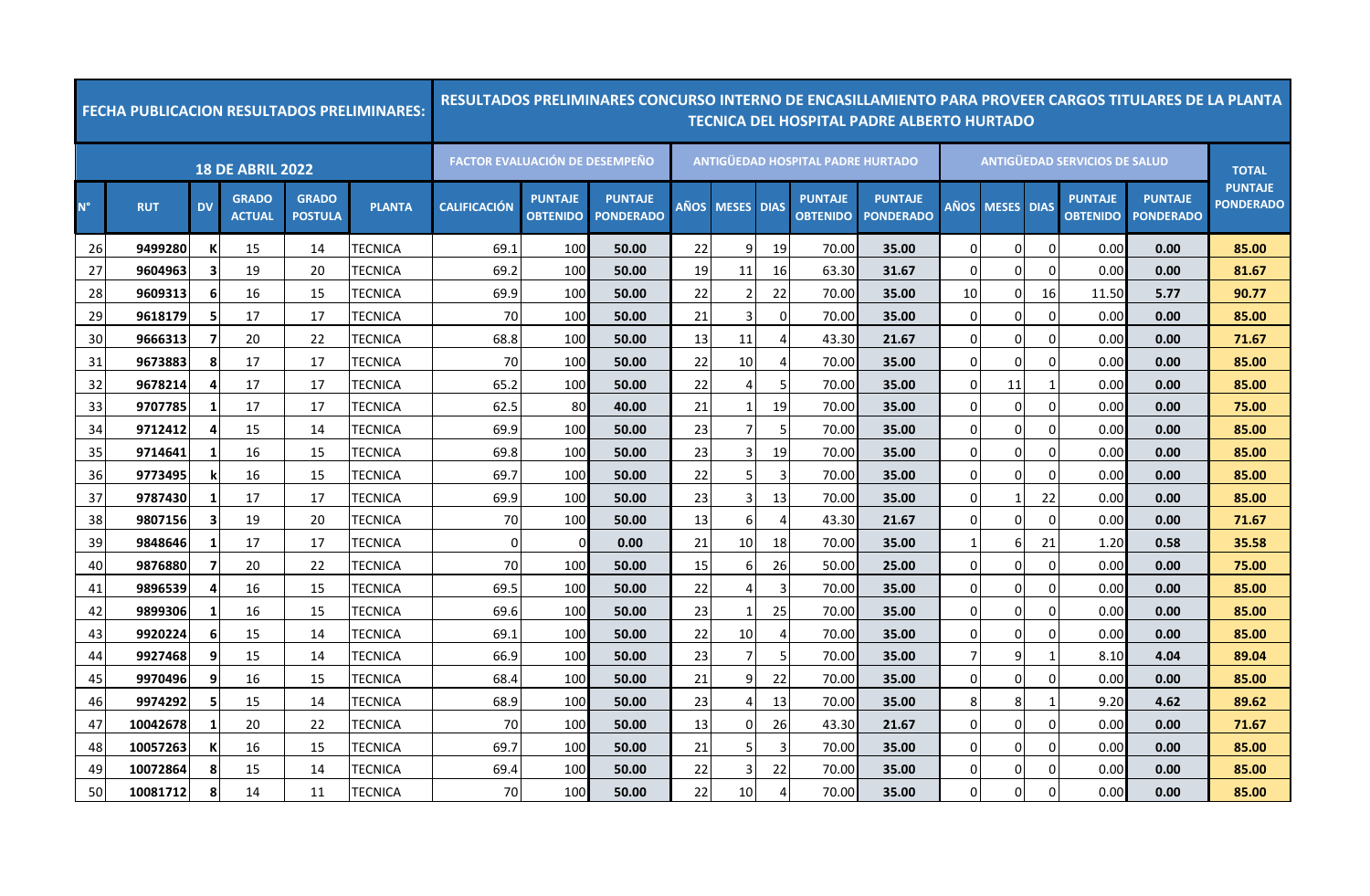|             |            |           |                               |                                | <b>FECHA PUBLICACION RESULTADOS PRELIMINARES:</b> |                                       |                                   | <u>RESULTADOS PRELIMINARES CONCURSO INTERNO DE ENCASILLAMIENTO PARA PROVEER CARGOS TITULARES DE LA PLANTA</u> |      |                |                |                                   | <b>TECNICA DEL HOSPITAL PADRE ALBERTO HURTADO</b> |             |              |                |                                      |                                    |                                    |
|-------------|------------|-----------|-------------------------------|--------------------------------|---------------------------------------------------|---------------------------------------|-----------------------------------|---------------------------------------------------------------------------------------------------------------|------|----------------|----------------|-----------------------------------|---------------------------------------------------|-------------|--------------|----------------|--------------------------------------|------------------------------------|------------------------------------|
|             |            |           | <b>18 DE ABRIL 2022</b>       |                                |                                                   | <b>FACTOR EVALUACIÓN DE DESEMPEÑO</b> |                                   |                                                                                                               |      |                |                | ANTIGÜEDAD HOSPITAL PADRE HURTADO |                                                   |             |              |                | <b>ANTIGÜEDAD SERVICIOS DE SALUD</b> |                                    | <b>TOTAL</b>                       |
| $N^{\circ}$ | <b>RUT</b> | <b>DV</b> | <b>GRADO</b><br><b>ACTUAL</b> | <b>GRADO</b><br><b>POSTULA</b> | <b>PLANTA</b>                                     | <b>CALIFICACIÓN</b>                   | <b>PUNTAJE</b><br><b>OBTENIDO</b> | <b>PUNTAJE</b><br><b>PONDERADO</b>                                                                            | AÑOS | <b>MESES</b>   | <b>DIAS</b>    | <b>PUNTAJE</b><br><b>OBTENIDO</b> | <b>PUNTAJE</b><br><b>PONDERADO</b>                | AÑOS        | <b>MESES</b> | <b>DIAS</b>    | <b>PUNTAJE</b><br><b>OBTENIDO</b>    | <b>PUNTAJE</b><br><b>PONDERADO</b> | <b>PUNTAJE</b><br><b>PONDERADO</b> |
| 51          | 10161607   |           | 17                            | 17                             | TECNICA                                           | 69.7                                  | 100                               | 50.00                                                                                                         | 22   | 3              | 13             | 70.00                             | 35.00                                             | $\Omega$    | $\Omega$     | 0              | 0.00                                 | 0.00                               | 85.00                              |
| 52          | 10244633   | -K        | 16                            | 15                             | TECNICA                                           | 70                                    | 100                               | 50.00                                                                                                         | 22   | 5              | -1             | 70.00                             | 35.00                                             | 0           | 0            | $\mathbf 0$    | 0.00                                 | 0.00                               | 85.00                              |
| 53          | 10247109   | -1        | 15                            | 14                             | TECNICA                                           | 70                                    | 100                               | 50.00                                                                                                         | 22   | 10             | 23             | 70.00                             | 35.00                                             | $\Omega$    | 0            | $\overline{0}$ | 0.00                                 | 0.00                               | 85.00                              |
| 54          | 10261639   | -1        | 16                            | 15                             | TECNICA                                           | 70                                    | 100                               | 50.00                                                                                                         | 21   | 6              | 16             | 70.00                             | 35.00                                             | 0           | 0            | $\overline{0}$ | 0.00                                 | 0.00                               | 85.00                              |
| 55          | 10301227   | 9         | 16                            | 15                             | TECNICA                                           | 69.9                                  | 100                               | 50.00                                                                                                         | 21   | 10             | 5              | 70.00                             | 35.00                                             | 10          | 0            | 9              | 11.50                                | 5.77                               | 90.77                              |
| 56          | 10311962   | 6         | 19                            | 20                             | TECNICA                                           | 70                                    | 100                               | 50.00                                                                                                         | 18   | 9              | 13             | 60.00                             | 30.00                                             | $\Omega$    | 0            | $\Omega$       | 0.00                                 | 0.00                               | 80.00                              |
| 57          | 10315543   | 6         | 16                            | 15                             | TECNICA                                           | 70                                    | 100                               | 50.00                                                                                                         | 21   | 7              | $\overline{3}$ | 70.00                             | 35.00                                             | 0           | 0            | $\overline{0}$ | 0.00                                 | 0.00                               | 85.00                              |
| 58          | 10323991   |           | 14                            | 11                             | TECNICA                                           | 69.9                                  | 100                               | 50.00                                                                                                         | 22   | 10             | 25             | 70.00                             | 35.00                                             |             | 9            | 3              | 0.00                                 | 0.00                               | 85.00                              |
| 59          | 10346823   | -K        | 15                            | 14                             | TECNICA                                           | 68.8                                  | 100                               | 50.00                                                                                                         | 22   | 10             | 3              | 70.00                             | 35.00                                             |             | 8            | $\overline{4}$ | 4.60                                 | 2.31                               | 87.31                              |
| 60          | 10359442   | - 1       | 16                            | 15                             | TECNICA                                           | 70                                    | 100                               | 50.00                                                                                                         | 22   | 3              | $\overline{4}$ | 70.00                             | 35.00                                             | $\Omega$    | 4            | 5              | 0.00                                 | 0.00                               | 85.00                              |
| 61          | 10366595   | -7        | 16                            | 15                             | TECNICA                                           | 70                                    | 100                               | 50.00                                                                                                         | 22   | 4              | $\overline{3}$ | 70.00                             | 35.00                                             | 5           | 2            | 28             | 5.80                                 | 2.88                               | 87.88                              |
| 62          | 10419416   | 8         | 16                            | 15                             | TECNICA                                           | 69.6                                  | 100                               | 50.00                                                                                                         | 21   | 6              | 12             | 70.00                             | 35.00                                             | $\Omega$    | $\Omega$     | $\Omega$       | 0.00                                 | 0.00                               | 85.00                              |
| 63          | 10423582   |           | 17                            | 17                             | TECNICA                                           | 67.8                                  | 100                               | 50.00                                                                                                         | 21   | 8              | 5              | 70.00                             | 35.00                                             | 0           | 0            | 25             | 0.00                                 | 0.00                               | 85.00                              |
| 64          | 10427938   | Δ         | 16                            | 15                             | TECNICA                                           | 68.9                                  | 100                               | 50.00                                                                                                         | 22   | 5              | 3              | 70.00                             | 35.00                                             | $\mathbf 0$ | 0            | $\mathbf 0$    | 0.00                                 | 0.00                               | 85.00                              |
| 65          | 10484926   |           | 14                            | 11                             | TECNICA                                           | 70                                    | 100                               | 50.00                                                                                                         | 23   | 4              | 9              | 70.00                             | 35.00                                             | $\Omega$    | 0            | 0              | 0.00                                 | 0.00                               | 85.00                              |
| 66          | 10503161   | 0         | 20                            | 22                             | TECNICA                                           | 70                                    | 100                               | 50.00                                                                                                         | 14   | 11             | 12             | 46.70                             | 23.33                                             | 0           | 0            | $\mathbf 0$    | 0.00                                 | 0.00                               | 73.33                              |
| 67          | 10533576   | 8         | 18                            | 18                             | TECNICA                                           | 69.8                                  | 100                               | 50.00                                                                                                         | 10   | 5              | 29             | 33.30                             | 16.67                                             | $\Omega$    | $\Omega$     | $\Omega$       | 0.00                                 | 0.00                               | 66.67                              |
| 68          | 10533826   | 0         | 18                            | 18                             | TECNICA                                           | 70                                    | 100                               | 50.00                                                                                                         | 14   | 6              | 27             | 46.70                             | 23.33                                             | $\mathbf 0$ | 0            | $\mathbf 0$    | 0.00                                 | 0.00                               | 73.33                              |
| 69          | 10557892   |           | 16                            | 15                             | TECNICA                                           | 69.4                                  | 100                               | 50.00                                                                                                         | 21   | 7              | 29             | 70.00                             | 35.00                                             | $\Omega$    | $\Omega$     | $\Omega$       | 0.00                                 | 0.00                               | 85.00                              |
| 70          | 10596957   | 0         | 16                            | 15                             | TECNICA                                           | 69.6                                  | 100                               | 50.00                                                                                                         | 22   | 4              | -5             | 70.00                             | 35.00                                             | $\Omega$    | 4            | 25             | 0.00                                 | 0.00                               | 85.00                              |
| 71          | 10657333   | 6         | 16                            | 15                             | TECNICA                                           | 69.5                                  | 100                               | 50.00                                                                                                         | 22   | 4              | -5             | 70.00                             | 35.00                                             |             | 7            | 7              | 1.20                                 | 0.58                               | 85.58                              |
| 72          | 10674640   | 0         | 18                            | 18                             | TECNICA                                           | 70                                    | 100                               | 50.00                                                                                                         | 11   | 3              | 18             | 36.70                             | 18.33                                             | $\Omega$    | 5            | 11             | 0.00                                 | 0.00                               | 68.33                              |
| 73          | 10690329   | Я         | 20                            | 22                             | TECNICA                                           | 70                                    | 100                               | 50.00                                                                                                         | 10   | 6              | 23             | 33.30                             | 16.67                                             | $\Omega$    | 0            | $\mathbf 0$    | 0.00                                 | 0.00                               | 66.67                              |
| 74          | 10717061   | 8         | 16                            | 15                             | TECNICA                                           | 70                                    | 100                               | 50.00                                                                                                         | 20   | q              | 4              | 66.70                             | 33.33                                             | $\Omega$    | 0            | $\Omega$       | 0.00                                 | 0.00                               | 83.33                              |
| 75          | 10730586   | 6         | 16                            | 15                             | TECNICA                                           | 69.3                                  | 100                               | 50.00                                                                                                         | 22   | $\overline{4}$ | 5              | 70.00                             | 35.00                                             | $\Omega$    | $\mathbf 0$  | $\Omega$       | 0.00                                 | 0.00                               | 85.00                              |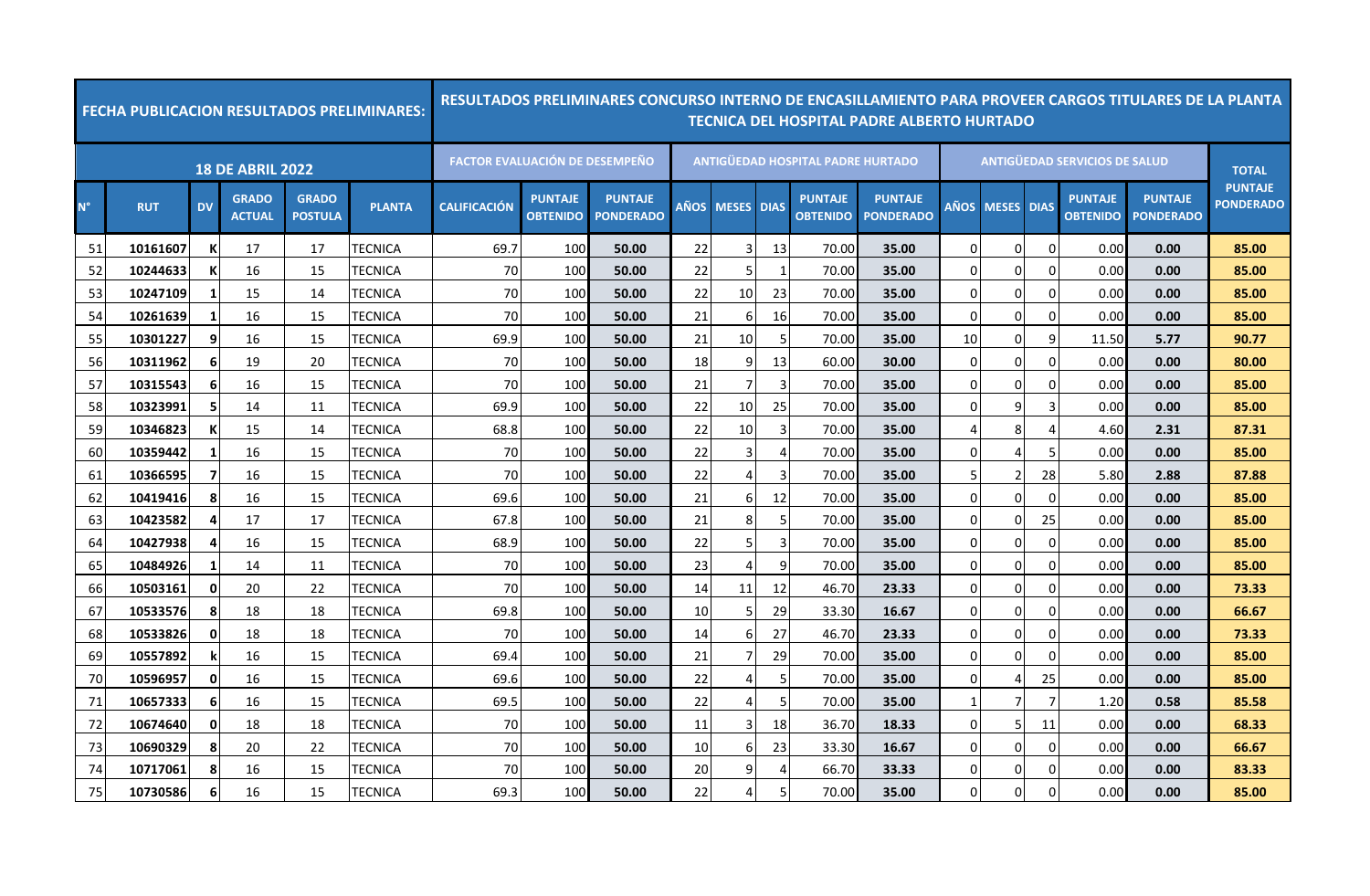|             |            |                |                               |                                | <b>FECHA PUBLICACION RESULTADOS PRELIMINARES:</b> |                                       |                                   | <u>RESULTADOS PRELIMINARES CONCURSO INTERNO DE ENCASILLAMIENTO PARA PROVEER CARGOS TITULARES DE LA PLANTA</u> |             |                       |                |                                          | TECNICA DEL HOSPITAL PADRE ALBERTO HURTADO |                |                   |                |                                      |                                    |                                    |
|-------------|------------|----------------|-------------------------------|--------------------------------|---------------------------------------------------|---------------------------------------|-----------------------------------|---------------------------------------------------------------------------------------------------------------|-------------|-----------------------|----------------|------------------------------------------|--------------------------------------------|----------------|-------------------|----------------|--------------------------------------|------------------------------------|------------------------------------|
|             |            |                | <b>18 DE ABRIL 2022</b>       |                                |                                                   | <b>FACTOR EVALUACIÓN DE DESEMPEÑO</b> |                                   |                                                                                                               |             |                       |                | <b>ANTIGÜEDAD HOSPITAL PADRE HURTADO</b> |                                            |                |                   |                | <b>ANTIGÜEDAD SERVICIOS DE SALUD</b> |                                    | <b>TOTAL</b>                       |
| $N^{\circ}$ | <b>RUT</b> | <b>DV</b>      | <b>GRADO</b><br><b>ACTUAL</b> | <b>GRADO</b><br><b>POSTULA</b> | <b>PLANTA</b>                                     | <b>CALIFICACIÓN</b>                   | <b>PUNTAJE</b><br><b>OBTENIDO</b> | <b>PUNTAJE</b><br><b>PONDERADO</b>                                                                            | <b>AÑOS</b> | <b>MESES</b>          | <b>DIAS</b>    | <b>PUNTAJE</b><br><b>OBTENIDO</b>        | <b>PUNTAJE</b><br><b>PONDERADO</b>         | <b>AÑOS</b>    | <b>MESES DIAS</b> |                | <b>PUNTAJE</b><br><b>OBTENIDO</b>    | <b>PUNTAJE</b><br><b>PONDERADO</b> | <b>PUNTAJE</b><br><b>PONDERADO</b> |
| 76          | 10749854   | $\mathbf{0}$   | 15                            | 14                             | TECNICA                                           | 70                                    | 100                               | 50.00                                                                                                         | 22          | 10                    | $\mathcal{P}$  | 70.00                                    | 35.00                                      | 0              | $\Omega$          | $\Omega$       | 0.00                                 | 0.00                               | 85.00                              |
| 77          | 10765170   |                | 20                            | 22                             | <b>TECNICA</b>                                    | 70                                    | 100                               | 50.00                                                                                                         | 12          | 1                     | 18             | 40.00                                    | 20.00                                      | 16             | 8                 | 21             | 18.50                                | 9.23                               | 79.23                              |
| 78          | 10837716   |                | 15                            | 14                             | TECNICA                                           | 70                                    | 100                               | 50.00                                                                                                         | 23          | $\boldsymbol{\Delta}$ | 9              | 70.00                                    | 35.00                                      | $\Omega$       | $\overline{0}$    | $\Omega$       | 0.00                                 | 0.00                               | 85.00                              |
| 79          | 10883190   | -1             | 15                            | 14                             | TECNICA                                           | 70                                    | 100                               | 50.00                                                                                                         | 22          | 10                    | 23             | 70.00                                    | 35.00                                      | 0              | 0                 | $\Omega$       | 0.00                                 | 0.00                               | 85.00                              |
| 80          | 10911623   | 8              | 15                            | 14                             | TECNICA                                           | 69.3                                  | 100                               | 50.00                                                                                                         | 23          | $\overline{2}$        | 0              | 70.00                                    | 35.00                                      | 0              | $\overline{0}$    | $\Omega$       | 0.00                                 | 0.00                               | 85.00                              |
| 81          | 11002039   | $\overline{2}$ | 16                            | 15                             | TECNICA                                           | 69.4                                  | 100                               | 50.00                                                                                                         | 22          | 4                     | 3              | 70.00                                    | 35.00                                      | $\Omega$       | $\overline{0}$    | $\Omega$       | 0.00                                 | 0.00                               | 85.00                              |
| 82          | 11055409   | 5              | 18                            | 18                             | TECNICA                                           | 70                                    | 100                               | 50.00                                                                                                         | 22          | 0                     | -5             | 70.00                                    | 35.00                                      | 0              | $\overline{0}$    | $\Omega$       | 0.00                                 | 0.00                               | 85.00                              |
| 83          | 11062319   |                | 20                            | 22                             | TECNICA                                           | 70                                    | 100                               | 50.00                                                                                                         | 17          | 5                     | -14            | 56.70                                    | 28.33                                      | 0              | $\Omega$          | $\Omega$       | 0.00                                 | 0.00                               | 78.33                              |
| 84          | 11133458   |                | 16                            | 15                             | TECNICA                                           | 70                                    | 100                               | 50.00                                                                                                         | 21          | 9                     | 19             | 70.00                                    | 35.00                                      | $\Omega$       | $\overline{0}$    | $\Omega$       | 0.00                                 | 0.00                               | 85.00                              |
| 85          | 11164463   | $\overline{2}$ | 16                            | 15                             | TECNICA                                           | 70                                    | 100                               | 50.00                                                                                                         | 22          | 4                     | 3              | 70.00                                    | 35.00                                      | $\Omega$       | $\Omega$          | $\Omega$       | 0.00                                 | 0.00                               | 85.00                              |
| 86          | 11209437   | -7             | 15                            | 14                             | TECNICA                                           | 70                                    | 100                               | 50.00                                                                                                         | 22          | 8                     | 5              | 70.00                                    | 35.00                                      | 0              | $\overline{0}$    | $\mathbf 0$    | 0.00                                 | 0.00                               | 85.00                              |
| 87          | 11227139   |                | 17                            | 17                             | TECNICA                                           | 70                                    | 100                               | 50.00                                                                                                         | 21          | 4                     | 12             | 70.00                                    | 35.00                                      | $\Omega$       | $\overline{0}$    | $\Omega$       | 0.00                                 | 0.00                               | 85.00                              |
| 88          | 11256839   |                | 17                            | 17                             | TECNICA                                           | 68.3                                  | 100                               | 50.00                                                                                                         | 21          | 7                     | 27             | 70.00                                    | 35.00                                      | $\overline{2}$ | 5                 | 23             | 2.30                                 | 1.15                               | 86.15                              |
| 89          | 11266507   | 2              | 18                            | 18                             | <b>TECNICA</b>                                    | 69.8                                  | 100                               | 50.00                                                                                                         | 23          | $\mathbf{1}$          | 19             | 70.00                                    | 35.00                                      | 0              | 11                | 16             | 0.00                                 | 0.00                               | 85.00                              |
| 90          | 11267892   | $\mathbf{1}$   | 16                            | 15                             | TECNICA                                           | 70                                    | 100                               | 50.00                                                                                                         | 22          | 4                     | -5             | 70.00                                    | 35.00                                      | 0              | 0                 | $\Omega$       | 0.00                                 | 0.00                               | 85.00                              |
| 91          | 11329429   | 9              | 15                            | 14                             | TECNICA                                           | 70                                    | 100                               | 50.00                                                                                                         | 22          | 10                    | 23             | 70.00                                    | 35.00                                      | 6              | 5                 | $\overline{2}$ | 6.90                                 | 3.46                               | 88.46                              |
| 92          | 11336628   | -1             | 17                            | 17                             | TECNICA                                           | 70                                    | 100                               | 50.00                                                                                                         | 22          | $\overline{2}$        | 3              | 70.00                                    | 35.00                                      | $\Omega$       | 10                | 11             | 0.00                                 | 0.00                               | 85.00                              |
| 93          | 11394721   |                | 19                            | 20                             | TECNICA                                           | 69.3                                  | 100                               | 50.00                                                                                                         | 12          | 11                    | 4              | 40.00                                    | 20.00                                      | 0              | 0                 | $\Omega$       | 0.00                                 | 0.00                               | 70.00                              |
| 94          | 11450959   | 0              | 20                            | 22                             | TECNICA                                           | 70                                    | 100                               | 50.00                                                                                                         | q           | 2                     | -2             | 30.00                                    | 15.00                                      | $\Omega$       | $\Omega$          | $\Omega$       | 0.00                                 | 0.00                               | 65.00                              |
| 95          | 11475397   | -1             | 15                            | 14                             | TECNICA                                           | 68                                    | 100                               | 50.00                                                                                                         | 21          | 11                    | 4              | 70.00                                    | 35.00                                      | 0              | $\overline{0}$    | $\Omega$       | 0.00                                 | 0.00                               | 85.00                              |
| 96          | 11637019   | 0              | 18                            | 18                             | <b>TECNICA</b>                                    | 70                                    | 100                               | 50.00                                                                                                         | 12          | 11                    | 20             | 40.00                                    | 20.00                                      | 2              | 8                 | 8              | 2.30                                 | 1.15                               | 71.15                              |
| 97          | 11638249   | 0              | 17                            | 17                             | TECNICA                                           | 67.4                                  | 100                               | 50.00                                                                                                         | 22          | $\overline{2}$        | 5              | 70.00                                    | 35.00                                      | 0              | 1                 | $\overline{2}$ | 0.00                                 | 0.00                               | 85.00                              |
| 98          | 11667357   | 6              | 16                            | 15                             | TECNICA                                           | 70                                    | 100                               | 50.00                                                                                                         | 21          | 11                    | $\overline{2}$ | 70.00                                    | 35.00                                      | 0              | $\overline{0}$    | $\Omega$       | 0.00                                 | 0.00                               | 85.00                              |
| 99          | 11694314   |                | 20                            | 22                             | TECNICA                                           | 70                                    | 100                               | 50.00                                                                                                         | 12          | 4                     |                | 40.00                                    | 20.00                                      | 0              | 8                 | 6              | 0.00                                 | 0.00                               | 70.00                              |
| 100         | 11694698   |                | 15                            | 14                             | TECNICA                                           | 70                                    | 100                               | 50.00                                                                                                         | 22          | 8                     | 16             | 70.00                                    | 35.00                                      | $\overline{7}$ | 6                 | 22             | 8.10                                 | 4.04                               | 89.04                              |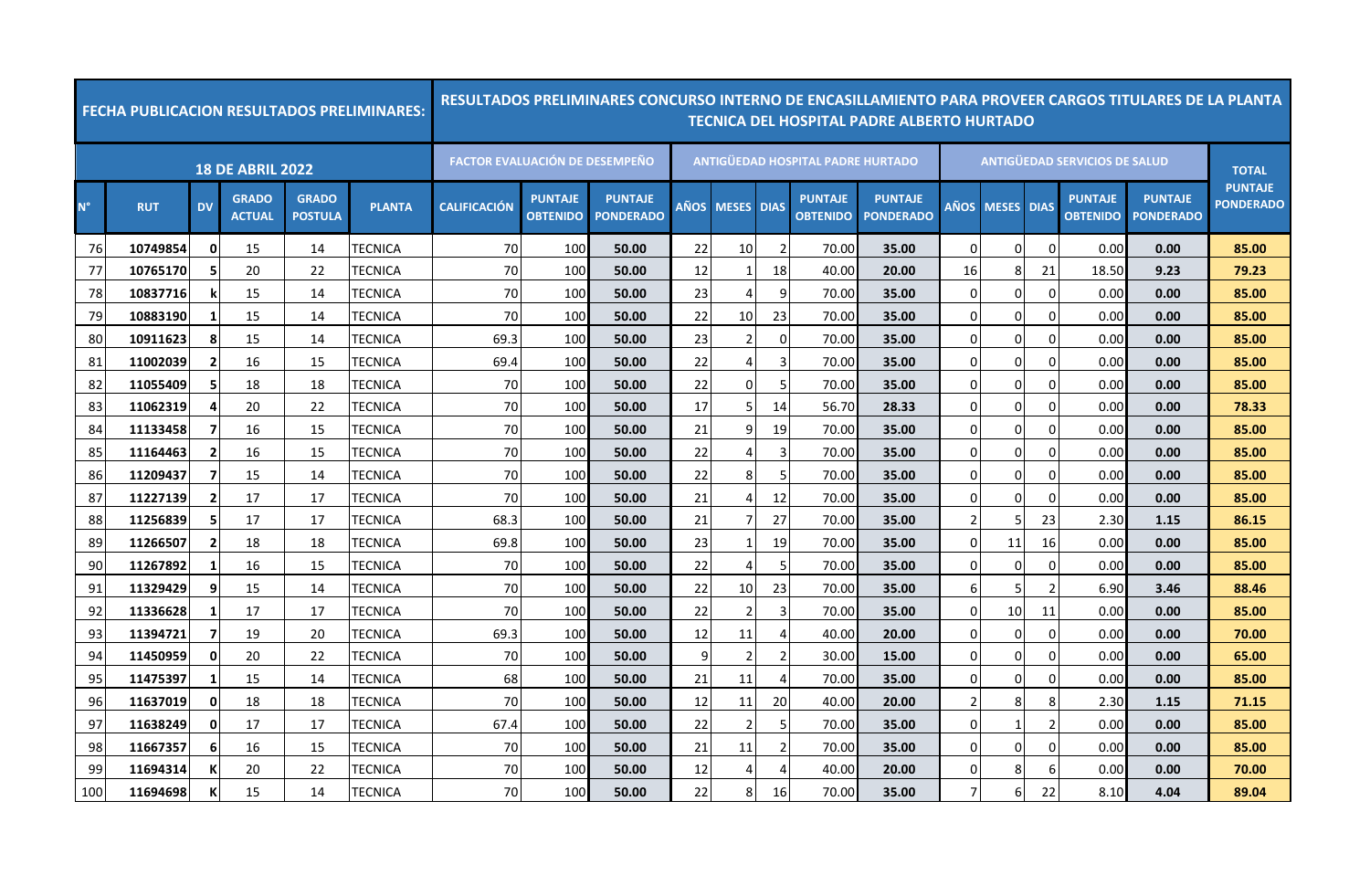|             |            |                         |                               |                                | <b>FECHA PUBLICACION RESULTADOS PRELIMINARES:</b> |                                       |                                   |                                    |    |                 |                |                                   | <u>RESULTADOS PRELIMINARES CONCURSO INTERNO DE ENCASILLAMIENTO PARA PROVEER CARGOS TITULARES DE LA PLANTA</u><br>TECNICA DEL HOSPITAL PADRE ALBERTO HURTADO |                |                        |          |                                      |                                    |                                    |
|-------------|------------|-------------------------|-------------------------------|--------------------------------|---------------------------------------------------|---------------------------------------|-----------------------------------|------------------------------------|----|-----------------|----------------|-----------------------------------|-------------------------------------------------------------------------------------------------------------------------------------------------------------|----------------|------------------------|----------|--------------------------------------|------------------------------------|------------------------------------|
|             |            |                         | <b>18 DE ABRIL 2022</b>       |                                |                                                   | <b>FACTOR EVALUACIÓN DE DESEMPEÑO</b> |                                   |                                    |    |                 |                | ANTIGÜEDAD HOSPITAL PADRE HURTADO |                                                                                                                                                             |                |                        |          | <b>ANTIGÜEDAD SERVICIOS DE SALUD</b> |                                    | <b>TOTAL</b>                       |
| $N^{\circ}$ | <b>RUT</b> | <b>DV</b>               | <b>GRADO</b><br><b>ACTUAL</b> | <b>GRADO</b><br><b>POSTULA</b> | <b>PLANTA</b>                                     | <b>CALIFICACIÓN</b>                   | <b>PUNTAJE</b><br><b>OBTENIDO</b> | <b>PUNTAJE</b><br><b>PONDERADO</b> |    | AÑOS MESES DIAS |                | <b>PUNTAJE</b><br><b>OBTENIDO</b> | <b>PUNTAJE</b><br><b>PONDERADO</b>                                                                                                                          |                | <b>AÑOS MESES DIAS</b> |          | <b>PUNTAJE</b><br><b>OBTENIDO</b>    | <b>PUNTAJE</b><br><b>PONDERADO</b> | <b>PUNTAJE</b><br><b>PONDERADO</b> |
| 101         | 11698262   | -5                      | 20                            | 22                             | TECNICA                                           | 69.4                                  | 100                               | 50.00                              | 10 | 3               | 11             | 33.30                             | 16.67                                                                                                                                                       | $\Omega$       | $\Omega$               | $\Omega$ | 0.00                                 | 0.00                               | 66.67                              |
| 102         | 11706377   | -1                      | 14                            | 11                             | TECNICA                                           | 70                                    | 100                               | 50.00                              | 23 | 4               | 11             | 70.00                             | 35.00                                                                                                                                                       | $\overline{0}$ | 9                      | 25       | 0.00                                 | 0.00                               | 85.00                              |
| 103         | 11801371   | 9                       | 16                            | 15                             | <b>TECNICA</b>                                    | 69                                    | 100                               | 50.00                              | 21 | 10              | 3              | 70.00                             | 35.00                                                                                                                                                       | $\mathsf{q}$   | 5.                     | 22       | 10.40                                | 5.19                               | 90.19                              |
| 104         | 11874309   | -1                      | 14                            | 11                             | TECNICA                                           | 70                                    | 100                               | 50.00                              | 23 | 4               | 11             | 70.00                             | 35.00                                                                                                                                                       | 5              | 6                      | 13       | 5.80                                 | 2.88                               | 87.88                              |
| 105         | 11874400   | 4                       | 15                            | 14                             | TECNICA                                           | 70                                    | 100                               | 50.00                              | 22 | 10              | 25             | 70.00                             | 35.00                                                                                                                                                       | 8              | 3                      | 13       | 9.20                                 | 4.62                               | 89.62                              |
| 106         | 11875996   | 6                       | 20                            | 22                             | <b>TECNICA</b>                                    | 69.9                                  | 100                               | 50.00                              |    | 7               | 3              | 16.70                             | 8.33                                                                                                                                                        | 9              | $\Omega$               | 3        | 10.40                                | 5.19                               | 63.52                              |
| 107         | 11876734   | 9                       | 16                            | 15                             | TECNICA                                           | 69.2                                  | 100                               | 50.00                              | 22 | 4               |                | 70.00                             | 35.00                                                                                                                                                       | $\overline{0}$ | 0                      | $\Omega$ | 0.00                                 | 0.00                               | 85.00                              |
| 108         | 11877002   | 1                       | 20                            | 22                             | <b>TECNICA</b>                                    | 70                                    | 100                               | 50.00                              | 13 | 9               | 3              | 43.30                             | 21.67                                                                                                                                                       | $\Omega$       | 0                      | $\Omega$ | 0.00                                 | 0.00                               | 71.67                              |
| 109         | 11885611   | $\overline{2}$          | 20                            | 22                             | <b>TECNICA</b>                                    | 67.6                                  | 100                               | 50.00                              | 13 | 11              | 18             | 43.30                             | 21.67                                                                                                                                                       | $\Omega$       | 0                      | 0        | 0.00                                 | 0.00                               | 71.67                              |
| 110         | 11886685   | -1                      | 19                            | 20                             | TECNICA                                           | 69.1                                  | 100                               | 50.00                              | 20 | 5               | 8              | 66.70                             | 33.33                                                                                                                                                       | $\Omega$       | 0                      | 0        | 0.00                                 | 0.00                               | 83.33                              |
| 111         | 11949251   | 3                       | 16                            | 15                             | <b>TECNICA</b>                                    | 70                                    | 100                               | 50.00                              | 23 | 2               | 3              | 70.00                             | 35.00                                                                                                                                                       | $\overline{0}$ | $\Omega$               | 0        | 0.00                                 | 0.00                               | 85.00                              |
| 112         | 12044042   |                         | 15                            | 14                             | TECNICA                                           | 70                                    | 100                               | 50.00                              | 22 | 10              | $\overline{2}$ | 70.00                             | 35.00                                                                                                                                                       | 0              | 0                      | $\Omega$ | 0.00                                 | 0.00                               | 85.00                              |
| 113         | 12046575   | 9                       | 14                            | 11                             | <b>TECNICA</b>                                    | 70                                    | 100                               | 50.00                              | 23 | 7               | 5              | 70.00                             | 35.00                                                                                                                                                       | 6              | 11                     | 29       | 6.90                                 | 3.46                               | 88.46                              |
| 114         | 12048866   |                         | 14                            | 11                             | <b>TECNICA</b>                                    | 69.3                                  | 100                               | 50.00                              | 23 | 4               | 3              | 70.00                             | 35.00                                                                                                                                                       | $\overline{0}$ | 6                      | 9        | 0.00                                 | 0.00                               | 85.00                              |
| 115         | 12085678   | $\overline{\mathbf{2}}$ | 20                            | 22                             | TECNICA                                           | 70                                    | 100                               | 50.00                              | 11 | 4               | 11             | 36.70                             | 18.33                                                                                                                                                       | 17             | 2                      | 12       | 19.60                                | 9.81                               | 78.14                              |
| 116         | 12128387   | -5                      | 16                            | 15                             | TECNICA                                           | 70                                    | 100                               | 50.00                              | 22 | 5               | 3              | 70.00                             | 35.00                                                                                                                                                       | $\overline{0}$ | 0                      | $\Omega$ | 0.00                                 | 0.00                               | 85.00                              |
| 117         | 12138495   | 7                       | 15                            | 14                             | TECNICA                                           | 69.9                                  | 100                               | 50.00                              | 22 | 11              | $\overline{2}$ | 70.00                             | 35.00                                                                                                                                                       | 5              | 1                      | 24       | 5.80                                 | 2.88                               | 87.88                              |
| 118         | 12145129   | 8                       | 19                            | 20                             | TECNICA                                           | 68                                    | 100                               | 50.00                              | 17 | 9               | 18             | 56.70                             | 28.33                                                                                                                                                       | $\overline{0}$ | 4                      | 8        | 0.00                                 | 0.00                               | 78.33                              |
| 119         | 12149851   | $\mathbf{0}$            | 20                            | 22                             | TECNICA                                           | 70                                    | 100                               | 50.00                              | 13 | 11              | 5              | 43.30                             | 21.67                                                                                                                                                       | $\Omega$       | 0                      | $\Omega$ | 0.00                                 | 0.00                               | 71.67                              |
| 120         | 12160166   |                         | 17                            | 17                             | TECNICA                                           | 69.1                                  | 100                               | 50.00                              | 22 | 4               | 5              | 70.00                             | 35.00                                                                                                                                                       | $\Omega$       | 0                      | $\Omega$ | 0.00                                 | 0.00                               | 85.00                              |
| 121         | 12197573   | 4                       | 15                            | 14                             | TECNICA                                           | 69.9                                  | 100                               | 50.00                              | 23 | 4               | 7              | 70.00                             | 35.00                                                                                                                                                       | $\overline{0}$ | 0                      | 0        | 0.00                                 | 0.00                               | 85.00                              |
| 122         | 12234298   | 0                       | 20                            | 22                             | <b>TECNICA</b>                                    | 70                                    | 100                               | 50.00                              | 12 | 10              | 15             | 40.00                             | 20.00                                                                                                                                                       | $\Omega$       | $\Omega$               | $\Omega$ | 0.00                                 | 0.00                               | 70.00                              |
| 123         | 12243847   | 3                       | 16                            | 15                             | <b>TECNICA</b>                                    | 61.1                                  | 80                                | 40.00                              | 22 | 4               | 5              | 70.00                             | 35.00                                                                                                                                                       | $\overline{0}$ | 0                      | $\Omega$ | 0.00                                 | 0.00                               | 75.00                              |
| 124         | 12269210   | 8                       | 17                            | 17                             | TECNICA                                           | 64.7                                  | 80                                | 40.00                              | 23 | 3               | 26             | 70.00                             | 35.00                                                                                                                                                       | $\Omega$       | 0                      | $\Omega$ | 0.00                                 | 0.00                               | 75.00                              |
| 125         | 12278441   | К                       | 18                            | 18                             | <b>TECNICA</b>                                    | 68.9                                  | 100                               | 50.00                              | 17 | $\overline{0}$  | 29             | 56.70                             | 28.33                                                                                                                                                       | $\Omega$       | $\overline{0}$         | 10       | 0.00                                 | 0.00                               | 78.33                              |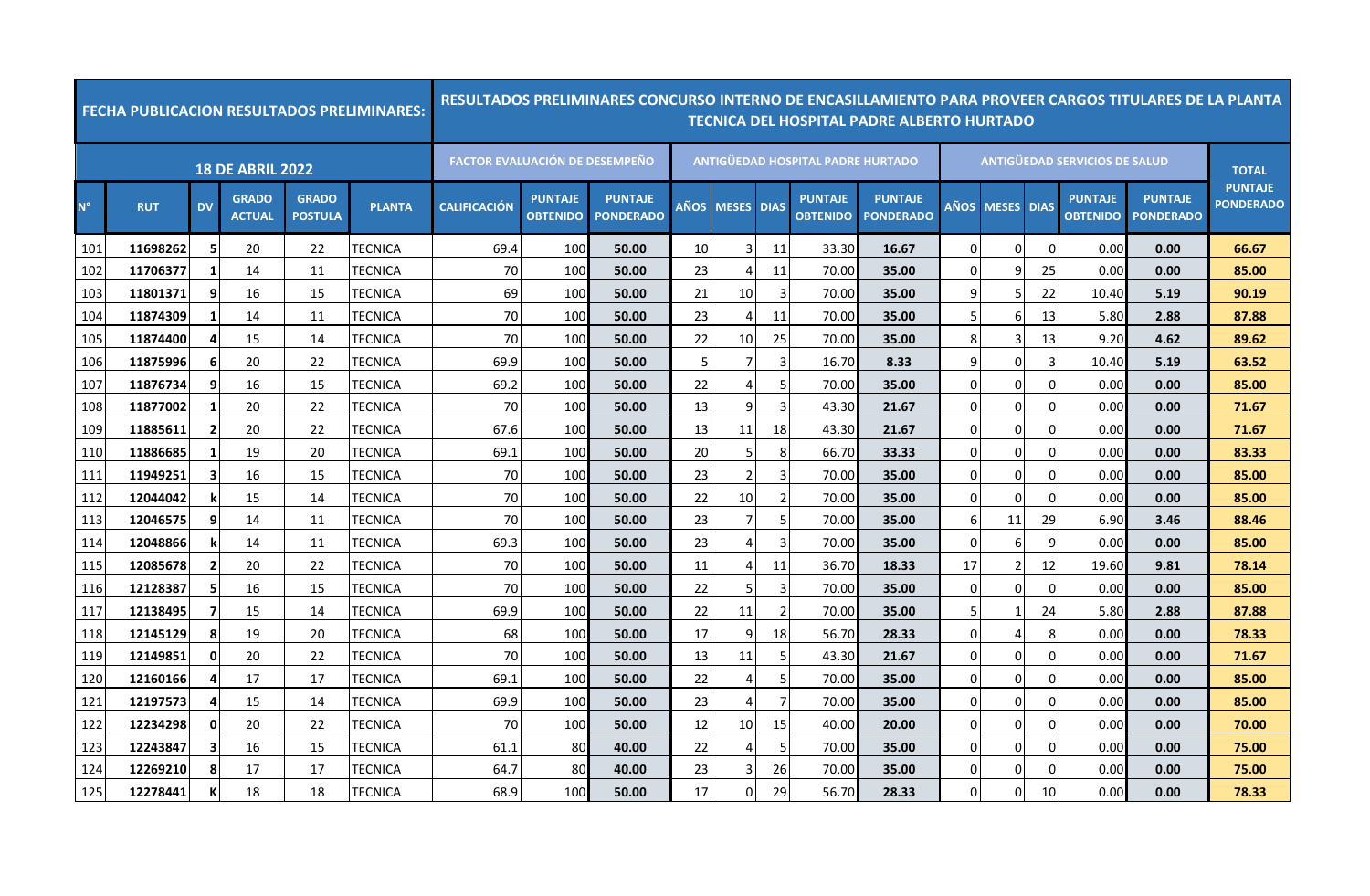|             | <b>FECHA PUBLICACION RESULTADOS PRELIMINARES:</b> |                         |                               |                                |                | RESULTADOS PRELIMINARES CONCURSO INTERNO DE ENCASILLAMIENTO PARA PROVEER CARGOS TITULARES DE LA PLANTA |                                   |                                    |      |                   |                |                                          | <b>TECNICA DEL HOSPITAL PADRE ALBERTO HURTADO</b> |                  |             |                |                                      |                                    |                                    |
|-------------|---------------------------------------------------|-------------------------|-------------------------------|--------------------------------|----------------|--------------------------------------------------------------------------------------------------------|-----------------------------------|------------------------------------|------|-------------------|----------------|------------------------------------------|---------------------------------------------------|------------------|-------------|----------------|--------------------------------------|------------------------------------|------------------------------------|
|             |                                                   |                         | <b>18 DE ABRIL 2022</b>       |                                |                | <b>FACTOR EVALUACIÓN DE DESEMPEÑO</b>                                                                  |                                   |                                    |      |                   |                | <b>ANTIGUEDAD HOSPITAL PADRE HURTADO</b> |                                                   |                  |             |                | <b>ANTIGUEDAD SERVICIOS DE SALUD</b> |                                    | <b>TOTAL</b>                       |
| $N^{\circ}$ | <b>RUT</b>                                        | <b>DV</b>               | <b>GRADO</b><br><b>ACTUAL</b> | <b>GRADO</b><br><b>POSTULA</b> | <b>PLANTA</b>  | <b>CALIFICACIÓN</b>                                                                                    | <b>PUNTAJE</b><br><b>OBTENIDO</b> | <b>PUNTAJE</b><br><b>PONDERADO</b> | AÑOS | <b>MESES DIAS</b> |                | <b>PUNTAJE</b><br><b>OBTENIDO</b>        | <b>PUNTAJE</b><br><b>PONDERADO</b>                |                  | AÑOS MESES  | <b>DIAS</b>    | <b>PUNTAJE</b><br><b>OBTENIDO</b>    | <b>PUNTAJE</b><br><b>PONDERADO</b> | <b>PUNTAJE</b><br><b>PONDERADO</b> |
| 126         | 12279665                                          | -5                      | 15                            | 14                             | TECNICA        | 70                                                                                                     | 100                               | 50.00                              | 22   | 10                | 25             | 70.00                                    | 35.00                                             | 5                | 7           | -8             | 5.80                                 | 2.88                               | 87.88                              |
| 127         | 12280154                                          | 3                       | 15                            | 14                             | <b>TECNICA</b> | 69.4                                                                                                   | 100                               | 50.00                              | 23   | 4                 | 9              | 70.00                                    | 35.00                                             | $\overline{0}$   | $\Omega$    | $\Omega$       | 0.00                                 | 0.00                               | 85.00                              |
| 128         | 12280199                                          | 3                       | 16                            | 15                             | TECNICA        | 68.7                                                                                                   | 100                               | 50.00                              | 22   | 3                 | 16             | 70.00                                    | 35.00                                             | $\overline{0}$   | 4           | 17             | 0.00                                 | 0.00                               | 85.00                              |
| 129         | 12282318                                          | 0                       | 15                            | 14                             | TECNICA        | 69.8                                                                                                   | 100                               | 50.00                              | 22   | 10                | 25             | 70.00                                    | 35.00                                             | $\Omega$         | $\Omega$    | $\Omega$       | 0.00                                 | 0.00                               | 85.00                              |
| 130         | 12282437                                          | 3                       | 18                            | 18                             | TECNICA        | 69.7                                                                                                   | 100                               | 50.00                              | 14   | 1                 | 20             | 46.70                                    | 23.33                                             | $\overline{0}$   | $\Omega$    | 0              | 0.00                                 | 0.00                               | 73.33                              |
| 131         | 12284505                                          | $\overline{2}$          | 17                            | 17                             | TECNICA        | 69.7                                                                                                   | 100                               | 50.00                              | 22   | 4                 | 5              | 70.00                                    | 35.00                                             | $\overline{0}$   | $\Omega$    | 0              | 0.00                                 | 0.00                               | 85.00                              |
| 132         | 12286053                                          | -1                      | 17                            | 17                             | TECNICA        | 69.1                                                                                                   | 100                               | 50.00                              | 21   | 7                 | 10             | 70.00                                    | 35.00                                             | $\mathbf 0$      | $\Omega$    | 0              | 0.00                                 | 0.00                               | 85.00                              |
| 133         | 12356642                                          | 4                       | 18                            | 18                             | TECNICA        | 69.6                                                                                                   | 100                               | 50.00                              | 9    | 8                 | 20             | 30.00                                    | 15.00                                             | $\overline{0}$   | $\Omega$    | $\Omega$       | 0.00                                 | 0.00                               | 65.00                              |
| 134         | 12359856                                          | 3                       | 20                            | 22                             | TECNICA        | 70                                                                                                     | 100                               | 50.00                              | 14   | $\overline{2}$    | 5              | 46.70                                    | 23.33                                             | $\overline{0}$   | $\mathbf 0$ | 0              | 0.00                                 | 0.00                               | 73.33                              |
| 135         | 12435030                                          | -1                      | 18                            | 18                             | TECNICA        | 69                                                                                                     | 100                               | 50.00                              | 18   | 9                 | 13             | 60.00                                    | 30.00                                             | $\overline{0}$   | 0           | 0              | 0.00                                 | 0.00                               | 80.00                              |
| 136         | 12494311                                          | $6 \overline{6}$        | 14                            | 11                             | TECNICA        | 70                                                                                                     | 100                               | 50.00                              | 22   | 10                | 23             | 70.00                                    | 35.00                                             | $\Omega$         | 2           | 10             | 0.00                                 | 0.00                               | 85.00                              |
| 137         | 12501452                                          | 6                       | 19                            | 20                             | TECNICA        | 66.9                                                                                                   | 100                               | 50.00                              | 19   | 3                 | 22             | 63.30                                    | 31.67                                             | $\overline{4}$   | 9           | 29             | 4.60                                 | 2.31                               | 83.98                              |
| 138         | 12505168                                          | -5                      | 17                            | 17                             | TECNICA        | 69.8                                                                                                   | 100                               | 50.00                              | 22   | 1                 | 20             | 70.00                                    | 35.00                                             | $\overline{0}$   | $\Omega$    | 0              | 0.00                                 | 0.00                               | 85.00                              |
| 139         | 12507681                                          | 5                       | 20                            | 22                             | TECNICA        | 70                                                                                                     | 100                               | 50.00                              | 14   | $\Omega$          | 20             | 46.70                                    | 23.33                                             | $\Omega$         | $\Omega$    | 0              | 0.00                                 | 0.00                               | 73.33                              |
| 140         | 12509183                                          | $\mathbf{0}$            | 17                            | 17                             | <b>TECNICA</b> | 70                                                                                                     | 100                               | 50.00                              | 20   | 5                 | 22             | 66.70                                    | 33.33                                             | $\overline{0}$   | $\Omega$    | 0              | 0.00                                 | 0.00                               | 83.33                              |
| 141         | 12533353                                          | $\overline{2}$          | 16                            | 15                             | TECNICA        | 70                                                                                                     | 100                               | 50.00                              | 21   | 11                | $\overline{4}$ | 70.00                                    | 35.00                                             | 4                | 7           | 3              | 4.60                                 | 2.31                               | 87.31                              |
| 142         | 12641267                                          | 3                       | 17                            | 17                             | TECNICA        | 68.4                                                                                                   | 100                               | 50.00                              | 22   | 4                 | 5              | 70.00                                    | 35.00                                             | $\overline{0}$   | 3           | -1             | 0.00                                 | 0.00                               | 85.00                              |
| 143         | 12643422                                          | $\overline{\mathbf{z}}$ | 16                            | 15                             | TECNICA        | 69.1                                                                                                   | 100                               | 50.00                              | 22   | 4                 | 5              | 70.00                                    | 35.00                                             | $\overline{0}$   | $\mathbf 0$ | $\overline{0}$ | 0.00                                 | 0.00                               | 85.00                              |
| 144         | 12645305                                          | -1                      | 15                            | 14                             | TECNICA        | 70                                                                                                     | 100                               | 50.00                              | 22   | 10                | 25             | 70.00                                    | 35.00                                             | $\overline{0}$   | $\Omega$    | $\Omega$       | 0.00                                 | 0.00                               | 85.00                              |
| 145         | 12673261                                          | 9                       | 19                            | 20                             | TECNICA        | 69.5                                                                                                   | 100                               | 50.00                              | 16   | 1                 | 19             | 53.30                                    | 26.67                                             | $\overline{0}$   | 0           | 0              | 0.00                                 | 0.00                               | 76.67                              |
| 146         | 12675596                                          |                         | 19                            | 20                             | <b>TECNICA</b> | 69.8                                                                                                   | 100                               | 50.00                              | 14   | $\overline{2}$    | 10             | 46.70                                    | 23.33                                             | $\Omega$         | 0           | $\Omega$       | 0.00                                 | 0.00                               | 73.33                              |
| 147         | 12677569                                          | -5                      | 19                            | 20                             | TECNICA        | 70                                                                                                     | 100                               | 50.00                              | 13   | 4                 | 22             | 43.30                                    | 21.67                                             | $\Omega$         | $\Omega$    | $\Omega$       | 0.00                                 | 0.00                               | 71.67                              |
| 148         | 12677649                                          | $\overline{7}$          | 17                            | 17                             | TECNICA        | 69.9                                                                                                   | 100                               | 50.00                              | 20   | 11                | $\mathbf 0$    | 66.70                                    | 33.33                                             | $\mathbf{1}$     | 5           | 27             | 1.20                                 | 0.58                               | 83.91                              |
| 149         | 12678495                                          | 3                       | 15                            | 14                             | TECNICA        | 70                                                                                                     | 100                               | 50.00                              | 22   | 10                | 23             | 70.00                                    | 35.00                                             | $6 \overline{6}$ | 3           | 7              | 6.90                                 | 3.46                               | 88.46                              |
| 150         | 12678818                                          | -5                      | 16                            | 15                             | TECNICA        | 69.8                                                                                                   | 100                               | 50.00                              | 22   | 4                 | 5              | 70.00                                    | 35.00                                             | $\overline{0}$   | 0           | $\Omega$       | 0.00                                 | 0.00                               | 85.00                              |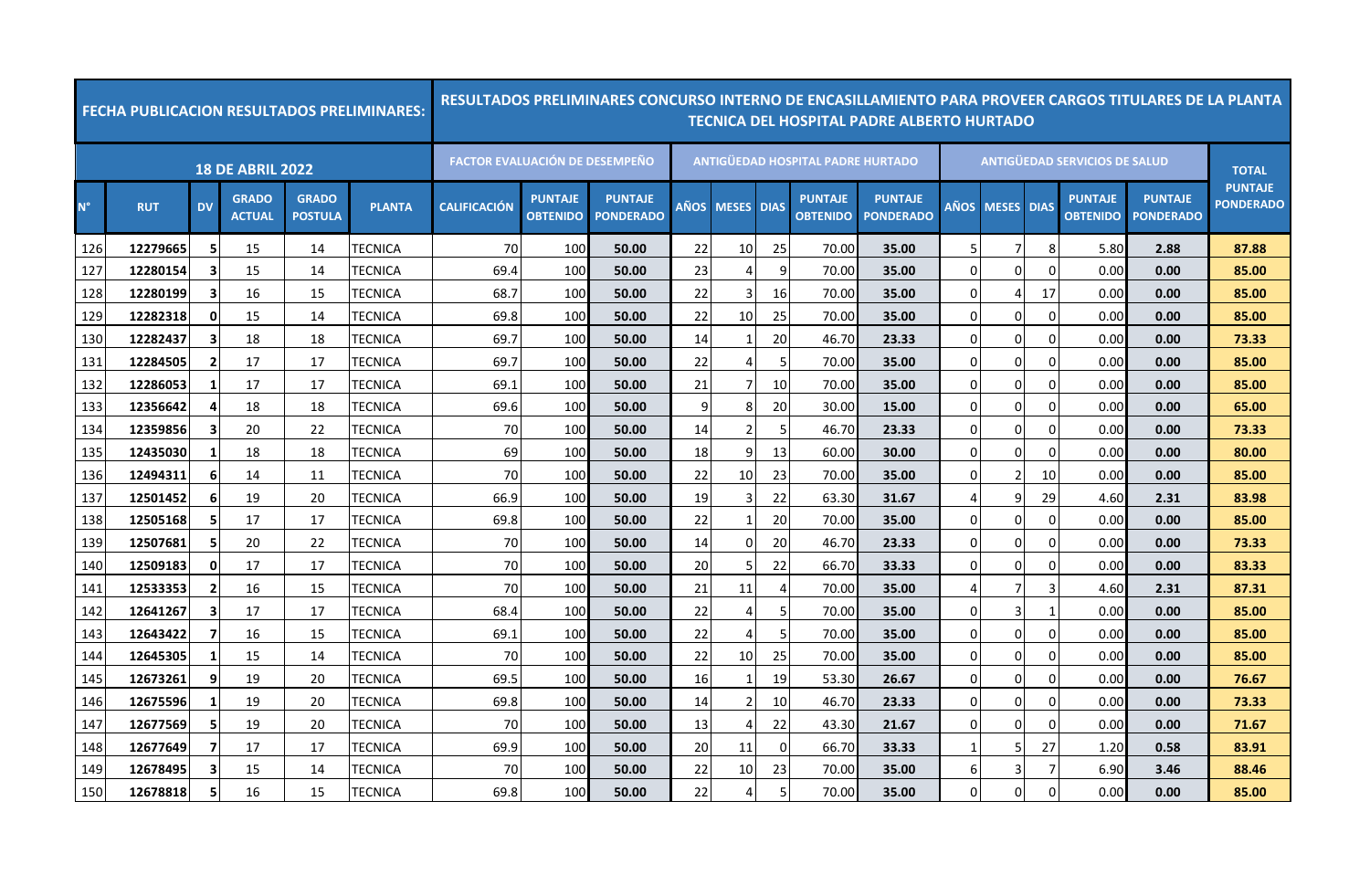|             | <b>FECHA PUBLICACION RESULTADOS PRELIMINARES:</b> |                |                               |                                |                | RESULTADOS PRELIMINARES CONCURSO INTERNO DE ENCASILLAMIENTO PARA PROVEER CARGOS TITULARES DE LA PLANTA |                                   |                                    |      |                   |                |                                          | <b>TECNICA DEL HOSPITAL PADRE ALBERTO HURTADO</b> |                |             |                |                                      |                                    |                                    |
|-------------|---------------------------------------------------|----------------|-------------------------------|--------------------------------|----------------|--------------------------------------------------------------------------------------------------------|-----------------------------------|------------------------------------|------|-------------------|----------------|------------------------------------------|---------------------------------------------------|----------------|-------------|----------------|--------------------------------------|------------------------------------|------------------------------------|
|             |                                                   |                | <b>18 DE ABRIL 2022</b>       |                                |                | <b>FACTOR EVALUACIÓN DE DESEMPEÑO</b>                                                                  |                                   |                                    |      |                   |                | <b>ANTIGUEDAD HOSPITAL PADRE HURTADO</b> |                                                   |                |             |                | <b>ANTIGUEDAD SERVICIOS DE SALUD</b> |                                    | <b>TOTAL</b>                       |
| $N^{\circ}$ | <b>RUT</b>                                        | <b>DV</b>      | <b>GRADO</b><br><b>ACTUAL</b> | <b>GRADO</b><br><b>POSTULA</b> | <b>PLANTA</b>  | <b>CALIFICACIÓN</b>                                                                                    | <b>PUNTAJE</b><br><b>OBTENIDO</b> | <b>PUNTAJE</b><br><b>PONDERADO</b> | AÑOS | <b>MESES DIAS</b> |                | <b>PUNTAJE</b><br><b>OBTENIDO</b>        | <b>PUNTAJE</b><br><b>PONDERADO</b>                |                | AÑOS MESES  | <b>DIAS</b>    | <b>PUNTAJE</b><br><b>OBTENIDO</b>    | <b>PUNTAJE</b><br><b>PONDERADO</b> | <b>PUNTAJE</b><br><b>PONDERADO</b> |
| 151         | 12685742                                          | k              | 15                            | 14                             | TECNICA        | 69.6                                                                                                   | 100                               | 50.00                              | 23   | 2                 | 5              | 70.00                                    | 35.00                                             | 4              | 0           | 3              | 4.60                                 | 2.31                               | 87.31                              |
| 152         | 12789193                                          | 1              | 17                            | 17                             | <b>TECNICA</b> | 70                                                                                                     | 100                               | 50.00                              | 20   | 3                 | 13             | 66.70                                    | 33.33                                             | $\overline{0}$ | $\Omega$    | 0              | 0.00                                 | 0.00                               | 83.33                              |
| 153         | 12866620                                          | 6              | 20                            | 22                             | TECNICA        | 68.9                                                                                                   | 100                               | 50.00                              | 13   | 9                 | 20             | 43.30                                    | 21.67                                             | $\overline{0}$ | 0           | 0              | 0.00                                 | 0.00                               | 71.67                              |
| 154         | 12871796                                          | К              | 17                            | 17                             | TECNICA        | 70                                                                                                     | 100                               | 50.00                              | 21   | 8                 | 25             | 70.00                                    | 35.00                                             | $\Omega$       | $\Omega$    | <sup>0</sup>   | 0.00                                 | 0.00                               | 85.00                              |
| 155         | 12893818                                          | 4              | 20                            | 22                             | TECNICA        | 69.5                                                                                                   | 100                               | 50.00                              | 13   | 10                | 8              | 43.30                                    | 21.67                                             | $\overline{0}$ | $\Omega$    | $\Omega$       | 0.00                                 | 0.00                               | 71.67                              |
| 156         | 12899453                                          | k              | 17                            | 17                             | TECNICA        | 69.5                                                                                                   | 100                               | 50.00                              | 22   | 5                 | 3              | 70.00                                    | 35.00                                             | $\overline{0}$ | $\Omega$    | 0              | 0.00                                 | 0.00                               | 85.00                              |
| 157         | 12899699                                          | 0              | 20                            | 22                             | TECNICA        | 69.6                                                                                                   | 100                               | 50.00                              | 13   | 9                 | 21             | 43.30                                    | 21.67                                             | $\mathbf 0$    | $\Omega$    | 0              | 0.00                                 | 0.00                               | 71.67                              |
| 158         | 12899940                                          | К              | 16                            | 15                             | TECNICA        | 69.2                                                                                                   | 100                               | 50.00                              | 22   | 4                 | 3              | 70.00                                    | 35.00                                             | $\overline{0}$ | $\Omega$    | $\Omega$       | 0.00                                 | 0.00                               | 85.00                              |
| 159         | 12906089                                          | 1              | 16                            | 15                             | TECNICA        | 70                                                                                                     | 100                               | 50.00                              | 20   | 8                 | 13             | 66.70                                    | 33.33                                             | $\overline{0}$ | $\mathbf 0$ | 0              | 0.00                                 | 0.00                               | 83.33                              |
| 160         | 12909270                                          |                | 16                            | 15                             | TECNICA        | 70                                                                                                     | 100                               | 50.00                              | 20   | 6                 | 5              | 66.70                                    | 33.33                                             | 5 <sub>l</sub> | 6           | 3              | 5.80                                 | 2.88                               | 86.21                              |
| 161         | 13029111                                          | $\overline{2}$ | 15                            | 14                             | TECNICA        | 70                                                                                                     | 100                               | 50.00                              | 23   | 4                 | 9              | 70.00                                    | 35.00                                             | $\Omega$       | $\Omega$    | $\Omega$       | 0.00                                 | 0.00                               | 85.00                              |
| 162         | 13031018                                          | 4              | 17                            | 17                             | TECNICA        | 69.5                                                                                                   | 100                               | 50.00                              | 21   | 8                 | 13             | 70.00                                    | 35.00                                             | $\overline{0}$ | $\Omega$    | $\Omega$       | 0.00                                 | 0.00                               | 85.00                              |
| 163         | 13031039                                          | 7              | 17                            | -17                            | TECNICA        | 69.4                                                                                                   | 100                               | 50.00                              | 22   | 2                 | 15             | 70.00                                    | 35.00                                             | $\Omega$       | 2           | 6              | 0.00                                 | 0.00                               | 85.00                              |
| 164         | 13064345                                          | $\mathbf{0}$   | 15                            | 14                             | TECNICA        | 69.9                                                                                                   | 100                               | 50.00                              | 23   | $\Omega$          | 21             | 70.00                                    | 35.00                                             | $\Omega$       | 0           | $\Omega$       | 0.00                                 | 0.00                               | 85.00                              |
| 165         | 13064825                                          | 8              | 16                            | 15                             | TECNICA        | 69.7                                                                                                   | 100                               | 50.00                              | 22   | $\overline{2}$    | $\overline{2}$ | 70.00                                    | 35.00                                             | $\overline{0}$ | $\mathbf 0$ | 0              | 0.00                                 | 0.00                               | 85.00                              |
| 166         | 13080658                                          | 9              | 20                            | 22                             | TECNICA        | 69.9                                                                                                   | 100                               | 50.00                              | 13   | 10                | 22             | 43.30                                    | 21.67                                             | $\overline{0}$ | $\Omega$    | $\Omega$       | 0.00                                 | 0.00                               | 71.67                              |
| 167         | 13084970                                          | 9              | 15                            | 14                             | TECNICA        | 66.1                                                                                                   | 100                               | 50.00                              | 23   | 3                 | 6              | 70.00                                    | 35.00                                             | $\overline{0}$ | 0           | 0              | 0.00                                 | 0.00                               | 85.00                              |
| 168         | 13085914                                          | 3              | 15                            | 14                             | TECNICA        | 69.1                                                                                                   | 100                               | 50.00                              | 23   | 4                 | 9              | 70.00                                    | 35.00                                             | $\overline{0}$ | $\mathbf 0$ | $\overline{0}$ | 0.00                                 | 0.00                               | 85.00                              |
| 169         | 13088413                                          |                | 15                            | 14                             | TECNICA        | 70                                                                                                     | 100                               | 50.00                              | 23   | 4                 | 11             | 70.00                                    | 35.00                                             | $\overline{0}$ | $\Omega$    | $\Omega$       | 0.00                                 | 0.00                               | 85.00                              |
| 170         | 13094525                                          | $\overline{2}$ | 16                            | 15                             | TECNICA        | 70                                                                                                     | 100                               | 50.00                              | 22   | 4                 | 3              | 70.00                                    | 35.00                                             | $\overline{0}$ | 0           | 0              | 0.00                                 | 0.00                               | 85.00                              |
| 171         | 13142890                                          |                | 19                            | 20                             | <b>TECNICA</b> | 69.7                                                                                                   | 100                               | 50.00                              | 17   | 8                 | 23             | 56.70                                    | 28.33                                             | $\mathbf 0$    | 0           | $\Omega$       | 0.00                                 | 0.00                               | 78.33                              |
| 172         | 13275101                                          | -3             | 16                            | 15                             | TECNICA        | 70                                                                                                     | 100                               | 50.00                              | 21   | 5                 | $\overline{2}$ | 70.00                                    | 35.00                                             | $\overline{0}$ | $\Omega$    | 0              | 0.00                                 | 0.00                               | 85.00                              |
| 173         | 13280225                                          | $\overline{a}$ | 20                            | 22                             | TECNICA        | 70                                                                                                     | 100                               | 50.00                              | 13   | 8                 | 14             | 43.30                                    | 21.67                                             | $\overline{0}$ | 0           | $\Omega$       | 0.00                                 | 0.00                               | 71.67                              |
| 174         | 13285601                                          |                | 16                            | 15                             | TECNICA        | 53                                                                                                     | 80                                | 40.00                              | 22   | 3                 | 20             | 70.00                                    | 35.00                                             | $\overline{0}$ | $\Omega$    | 0              | 0.00                                 | 0.00                               | 75.00                              |
| 175         | 13287310                                          | 0              | 14                            | 11                             | TECNICA        | 64.6                                                                                                   | 80                                | 40.00                              | 22   | 9                 | 3              | 70.00                                    | 35.00                                             | $\overline{2}$ | 0           | 27             | 2.30                                 | 1.15                               | 76.15                              |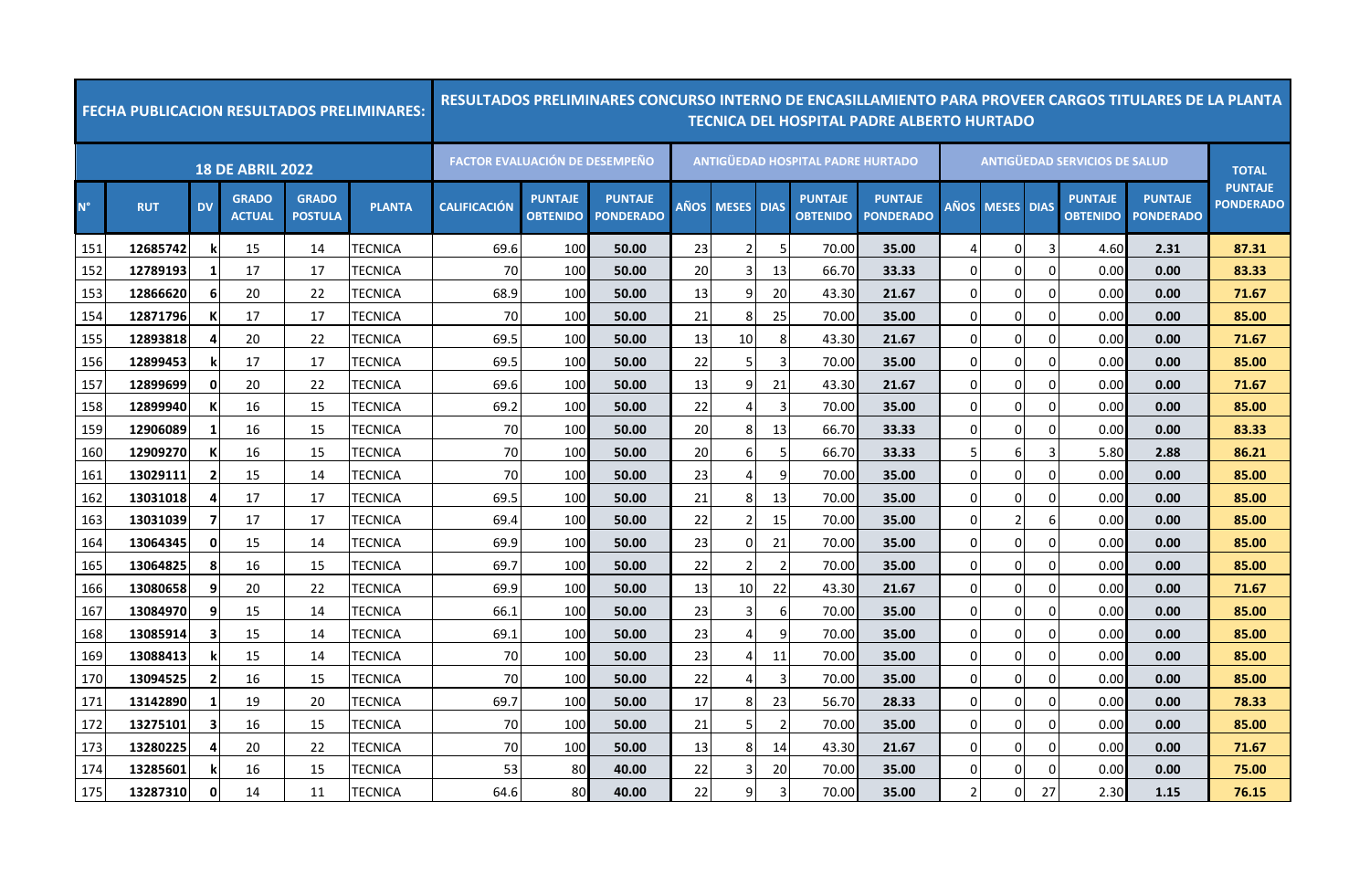|             | <b>FECHA PUBLICACION RESULTADOS PRELIMINARES:</b> |                         |                               |                                |                |                                       |                                   | <u>RESULTADOS PRELIMINARES CONCURSO INTERNO DE ENCASILLAMIENTO PARA PROVEER CARGOS TITULARES DE LA PLANTA</u> |             |                       |                |                                          | TECNICA DEL HOSPITAL PADRE ALBERTO HURTADO |             |              |              |                                      |                                    |                                    |
|-------------|---------------------------------------------------|-------------------------|-------------------------------|--------------------------------|----------------|---------------------------------------|-----------------------------------|---------------------------------------------------------------------------------------------------------------|-------------|-----------------------|----------------|------------------------------------------|--------------------------------------------|-------------|--------------|--------------|--------------------------------------|------------------------------------|------------------------------------|
|             |                                                   |                         | <b>18 DE ABRIL 2022</b>       |                                |                | <b>FACTOR EVALUACIÓN DE DESEMPEÑO</b> |                                   |                                                                                                               |             |                       |                | <b>ANTIGÜEDAD HOSPITAL PADRE HURTADO</b> |                                            |             |              |              | <b>ANTIGÜEDAD SERVICIOS DE SALUD</b> |                                    | <b>TOTAL</b>                       |
| $N^{\circ}$ | <b>RUT</b>                                        | <b>DV</b>               | <b>GRADO</b><br><b>ACTUAL</b> | <b>GRADO</b><br><b>POSTULA</b> | <b>PLANTA</b>  | <b>CALIFICACIÓN</b>                   | <b>PUNTAJE</b><br><b>OBTENIDO</b> | <b>PUNTAJE</b><br><b>PONDERADO</b>                                                                            | <b>AÑOS</b> | <b>MESES</b>          | <b>DIAS</b>    | <b>PUNTAJE</b><br><b>OBTENIDO</b>        | <b>PUNTAJE</b><br><b>PONDERADO</b>         | <b>AÑOS</b> | <b>MESES</b> | <b>DIAS</b>  | <b>PUNTAJE</b><br><b>OBTENIDO</b>    | <b>PUNTAJE</b><br><b>PONDERADO</b> | <b>PUNTAJE</b><br><b>PONDERADO</b> |
| 176         | 13287690                                          | -8                      | 16                            | 15                             | TECNICA        | 70                                    | 100                               | 50.00                                                                                                         | 21          | 11                    | 20             | 70.00                                    | 35.00                                      |             | 8            | 19           | 2.30                                 | 1.15                               | 86.15                              |
| 177         | 13289327                                          | -6                      | 16                            | 15                             | TECNICA        | 68.5                                  | 100                               | 50.00                                                                                                         | 22          | 4                     | 3              | 70.00                                    | 35.00                                      | $\Omega$    | 0            | $\mathbf 0$  | 0.00                                 | 0.00                               | 85.00                              |
| 178         | 13295015                                          | 6                       | 15                            | 14                             | TECNICA        | 67.3                                  | 100                               | 50.00                                                                                                         | 23          | 3                     | 3              | 70.00                                    | 35.00                                      |             | 3            | 21           | 2.30                                 | 1.15                               | 86.15                              |
| 179         | 13336811                                          | 6                       | 17                            | 17                             | TECNICA        | 68.7                                  | 100                               | 50.00                                                                                                         | 23          | 1                     | 5              | 70.00                                    | 35.00                                      | $\Omega$    | $\Omega$     | 0            | 0.00                                 | 0.00                               | 85.00                              |
| 180         | 13370730                                          |                         | 16                            | 15                             | TECNICA        | 70                                    | 100                               | 50.00                                                                                                         | 22          | $\boldsymbol{\Delta}$ | $\overline{2}$ | 70.00                                    | 35.00                                      | $\Omega$    | 0            | $\mathbf 0$  | 0.00                                 | 0.00                               | 85.00                              |
| 181         | 13395709                                          | K                       | 19                            | 20                             | TECNICA        | 69.9                                  | 100                               | 50.00                                                                                                         | 19          | $\overline{2}$        | 27             | 63.30                                    | 31.67                                      | $\Omega$    | 6            | 13           | 0.00                                 | 0.00                               | 81.67                              |
| 182         | 13412938                                          | 7                       | 15                            | 14                             | TECNICA        | 70                                    | 100                               | 50.00                                                                                                         | 22          | 10                    | 23             | 70.00                                    | 35.00                                      | 0           | $\Omega$     | $\mathbf 0$  | 0.00                                 | 0.00                               | 85.00                              |
| 183         | 13451788                                          | -3                      | 16                            | 15                             | TECNICA        | 70                                    | 100                               | 50.00                                                                                                         | 21          | 4                     | 3              | 70.00                                    | 35.00                                      | $\Omega$    | $\Omega$     | $\Omega$     | 0.00                                 | 0.00                               | 85.00                              |
| 184         | 13477892                                          |                         | 19                            | 20                             | TECNICA        | 64.9                                  | 80                                | 40.00                                                                                                         | 22          | 3                     | 22             | 70.00                                    | 35.00                                      | $\Omega$    | 0            | $\Omega$     | 0.00                                 | 0.00                               | 75.00                              |
| 185         | 13487321                                          | 3                       | 16                            | 15                             | TECNICA        | 70                                    | 100                               | 50.00                                                                                                         | 21          | 7                     | 23             | 70.00                                    | 35.00                                      | 0           | 1            | $\mathbf{1}$ | 0.00                                 | 0.00                               | 85.00                              |
| 186         | 13489140                                          | -8                      | 15                            | 14                             | TECNICA        | 70                                    | 100                               | 50.00                                                                                                         | 23          | 3                     | 25             | 70.00                                    | 35.00                                      | 0           | 0            | 0            | 0.00                                 | 0.00                               | 85.00                              |
| 187         | 13553194                                          | 4                       | 16                            | 15                             | TECNICA        | 69.9                                  | 100                               | 50.00                                                                                                         | 22          | $\overline{2}$        | $\overline{2}$ | 70.00                                    | 35.00                                      |             | $\Omega$     | 0            | 0.00                                 | 0.00                               | 85.00                              |
| 188         | 13582172                                          | -1                      | 15                            | 14                             | TECNICA        | 68.5                                  | 100                               | 50.00                                                                                                         | 22          | 10                    | 23             | 70.00                                    | 35.00                                      | 0           | 3            | 0            | 0.00                                 | 0.00                               | 85.00                              |
| 189         | 13628234                                          | 4                       | 20                            | 22                             | <b>TECNICA</b> | 70                                    | 100                               | 50.00                                                                                                         | 14          | 8                     | 6              | 46.70                                    | 23.33                                      | 0           | 0            | $\mathbf 0$  | 0.00                                 | 0.00                               | 73.33                              |
| 190         | 13638596                                          | -8                      | 20                            | 22                             | TECNICA        | 69.6                                  | 100                               | 50.00                                                                                                         | 11          | 7                     | -1             | 36.70                                    | 18.33                                      | $\Omega$    | $\Omega$     | $\Omega$     | 0.00                                 | 0.00                               | 68.33                              |
| 191         | 13656622                                          | 9                       | 20                            | 22                             | TECNICA        | 68.4                                  | 100                               | 50.00                                                                                                         | 12          | 3                     | 15             | 40.00                                    | 20.00                                      | $\Omega$    | 0            | $\mathbf 0$  | 0.00                                 | 0.00                               | 70.00                              |
| 192         | 13675187                                          | -5                      | 16                            | 15                             | TECNICA        | 69.9                                  | 100                               | 50.00                                                                                                         | 22          | 3                     | 22             | 70.00                                    | 35.00                                      | $\Omega$    | $\Omega$     | $\Omega$     | 0.00                                 | 0.00                               | 85.00                              |
| 193         | 13690668                                          | $\overline{\mathbf{2}}$ | 16                            | 15                             | TECNICA        | 69.8                                  | 100                               | 50.00                                                                                                         | 21          | 11                    | $\overline{2}$ | 70.00                                    | 35.00                                      | $\Omega$    | $\Omega$     | $\Omega$     | 0.00                                 | 0.00                               | 85.00                              |
| 194         | 13692159                                          | -2                      | 20                            | 22                             | TECNICA        | 68.1                                  | 100                               | 50.00                                                                                                         | 11          | 10                    | $\Omega$       | 36.70                                    | 18.33                                      | $\Omega$    | $\Omega$     | $\Omega$     | 0.00                                 | 0.00                               | 68.33                              |
| 195         | 13699718                                          |                         | 19                            | 20                             | TECNICA        | 68                                    | 100                               | 50.00                                                                                                         | 19          | 3                     | 3              | 63.30                                    | 31.67                                      | $\Omega$    | 0            | $\Omega$     | 0.00                                 | 0.00                               | 81.67                              |
| 196         | 13710145                                          | 9                       | 16                            | 15                             | TECNICA        | 69.9                                  | 100                               | 50.00                                                                                                         | 22          | 3                     | 5              | 70.00                                    | 35.00                                      | 0           | 5            | 16           | 0.00                                 | 0.00                               | 85.00                              |
| 197         | 13791706                                          | -8                      | 16                            | 15                             | <b>TECNICA</b> | 70                                    | 100                               | 50.00                                                                                                         | 21          | 3                     | 17             | 70.00                                    | 35.00                                      | $\Omega$    | $\Omega$     | $\mathbf 0$  | 0.00                                 | 0.00                               | 85.00                              |
| 198         | 13809365                                          | 4                       | 20                            | 22                             | TECNICA        | 66.4                                  | 100                               | 50.00                                                                                                         | 10          | 4                     | 23             | 33.30                                    | 16.67                                      | $\Omega$    | 0            | $\mathbf 0$  | 0.00                                 | 0.00                               | 66.67                              |
| 199         | 13833015                                          |                         | 16                            | 15                             | <b>TECNICA</b> | 70                                    | 100                               | 50.00                                                                                                         | 22          | 4                     | 3              | 70.00                                    | 35.00                                      | $\Omega$    | $\Omega$     | $\Omega$     | 0.00                                 | 0.00                               | 85.00                              |
| 200         | 13835978                                          | 6                       | 18                            | 18                             | TECNICA        | 69.9                                  | 100                               | 50.00                                                                                                         | 21          | $\overline{2}$        | 28             | 70.00                                    | 35.00                                      | $\Omega$    | $\mathbf 0$  | $\Omega$     | 0.00                                 | 0.00                               | 85.00                              |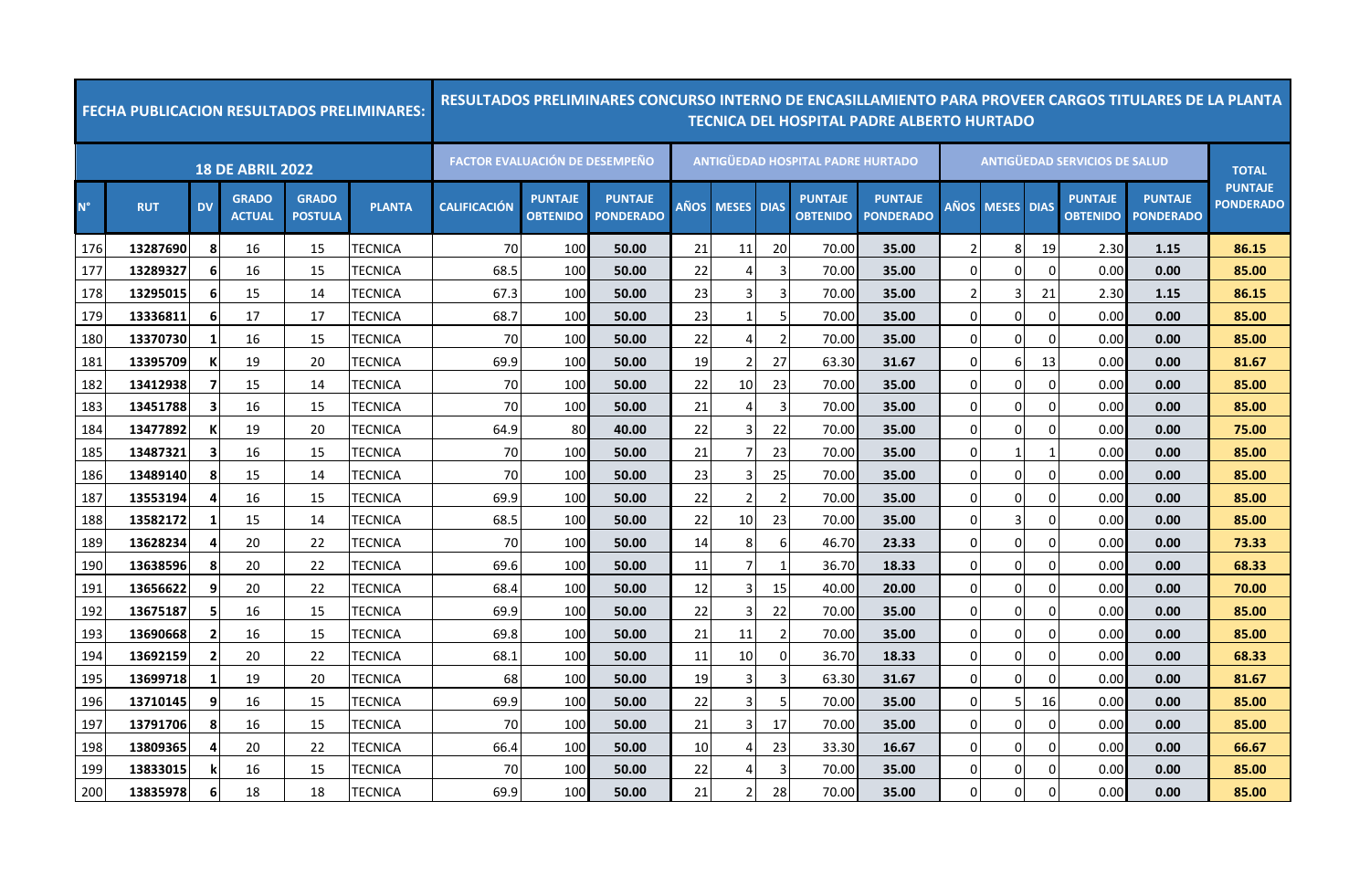|             | <b>FECHA PUBLICACION RESULTADOS PRELIMINARES:</b> |                         |                               |                                |                | RESULTADOS PRELIMINARES CONCURSO INTERNO DE ENCASILLAMIENTO PARA PROVEER CARGOS TITULARES DE LA PLANTA |                                   |                                    |      |                   |                |                                          | <b>TECNICA DEL HOSPITAL PADRE ALBERTO HURTADO</b> |                |            |              |                                      |                                    |                                    |
|-------------|---------------------------------------------------|-------------------------|-------------------------------|--------------------------------|----------------|--------------------------------------------------------------------------------------------------------|-----------------------------------|------------------------------------|------|-------------------|----------------|------------------------------------------|---------------------------------------------------|----------------|------------|--------------|--------------------------------------|------------------------------------|------------------------------------|
|             |                                                   |                         | <b>18 DE ABRIL 2022</b>       |                                |                | <b>FACTOR EVALUACIÓN DE DESEMPEÑO</b>                                                                  |                                   |                                    |      |                   |                | <b>ANTIGUEDAD HOSPITAL PADRE HURTADO</b> |                                                   |                |            |              | <b>ANTIGUEDAD SERVICIOS DE SALUD</b> |                                    | <b>TOTAL</b>                       |
| $N^{\circ}$ | <b>RUT</b>                                        | <b>DV</b>               | <b>GRADO</b><br><b>ACTUAL</b> | <b>GRADO</b><br><b>POSTULA</b> | <b>PLANTA</b>  | <b>CALIFICACIÓN</b>                                                                                    | <b>PUNTAJE</b><br><b>OBTENIDO</b> | <b>PUNTAJE</b><br><b>PONDERADO</b> | AÑOS | <b>MESES DIAS</b> |                | <b>PUNTAJE</b><br><b>OBTENIDO</b>        | <b>PUNTAJE</b><br><b>PONDERADO</b>                |                | AÑOS MESES | <b>DIAS</b>  | <b>PUNTAJE</b><br><b>OBTENIDO</b>    | <b>PUNTAJE</b><br><b>PONDERADO</b> | <b>PUNTAJE</b><br><b>PONDERADO</b> |
| 201         | 13837894                                          | $\overline{\mathbf{2}}$ | 17                            | 17                             | TECNICA        | 69.8                                                                                                   | 100                               | 50.00                              | 22   | 10                | $\overline{2}$ | 70.00                                    | 35.00                                             | $\mathbf 0$    | $\Omega$   | $\Omega$     | 0.00                                 | 0.00                               | 85.00                              |
| 202         | 13838946                                          | 4                       | 19                            | 20                             | <b>TECNICA</b> | 69.9                                                                                                   | 100                               | 50.00                              | 17   | 7                 | 18             | 56.70                                    | 28.33                                             | $\overline{0}$ | $\Omega$   | 0            | 0.00                                 | 0.00                               | 78.33                              |
| 203         | 13888210                                          | 1                       | 20                            | 22                             | TECNICA        | 68.6                                                                                                   | 100                               | 50.00                              | 13   | 10                | 4              | 43.30                                    | 21.67                                             | $\overline{0}$ | 3          | 0            | 0.00                                 | 0.00                               | 71.67                              |
| 204         | 14130956                                          | 0                       | 19                            | 20                             | TECNICA        | 69.9                                                                                                   | 100                               | 50.00                              | 17   | 2                 | 11             | 56.70                                    | 28.33                                             | $\Omega$       | $\Omega$   | <sup>0</sup> | 0.00                                 | 0.00                               | 78.33                              |
| 205         | 14137448                                          | $6 \overline{6}$        | 19                            | 20                             | TECNICA        | 70                                                                                                     | 100                               | 50.00                              | 19   | 0                 | 1              | 63.30                                    | 31.67                                             | $\overline{0}$ | $\Omega$   | $\Omega$     | 0.00                                 | 0.00                               | 81.67                              |
| 206         | 14164586                                          | $\overline{2}$          | 17                            | 17                             | TECNICA        | 70                                                                                                     | 100                               | 50.00                              | 21   | 1                 | 16             | 70.00                                    | 35.00                                             | $\overline{0}$ | $\Omega$   | 0            | 0.00                                 | 0.00                               | 85.00                              |
| 207         | 14165325                                          | $\overline{\mathbf{3}}$ | 19                            | 20                             | TECNICA        | 68                                                                                                     | 100                               | 50.00                              | 18   | 5                 | 16             | 60.00                                    | 30.00                                             | $\mathbf 0$    | $\Omega$   | $\Omega$     | 0.00                                 | 0.00                               | 80.00                              |
| 208         | 14168946                                          | $\mathbf{0}$            | 19                            | 20                             | TECNICA        | 68.8                                                                                                   | 100                               | 50.00                              | 14   | 4                 | 17             | 46.70                                    | 23.33                                             | $\overline{0}$ | 6          | 19           | 0.00                                 | 0.00                               | 73.33                              |
| 209         | 14175496                                          | 3                       | 20                            | 22                             | TECNICA        | 70                                                                                                     | 100                               | 50.00                              | 9    | 6                 | 7              | 30.00                                    | 15.00                                             | $\overline{0}$ | 0          | 0            | 0.00                                 | 0.00                               | 65.00                              |
| 210         | 14184783                                          | К                       | 18                            | 18                             | TECNICA        | 70                                                                                                     | 100                               | 50.00                              | 16   | 7                 | 8              | 53.30                                    | 26.67                                             | $\overline{0}$ | 0          | 0            | 0.00                                 | 0.00                               | 76.67                              |
| 211         | 14185500                                          | К                       | 19                            | 20                             | TECNICA        | 70                                                                                                     | 100                               | 50.00                              | 17   | 5                 | 12             | 56.70                                    | 28.33                                             | $\Omega$       | $\Omega$   | $\Omega$     | 0.00                                 | 0.00                               | 78.33                              |
| 212         | 14188978                                          | 8                       | 19                            | 20                             | TECNICA        | 69.9                                                                                                   | 100                               | 50.00                              | 13   | 11                | 8              | 43.30                                    | 21.67                                             | $\overline{0}$ | 0          | 25           | 0.00                                 | 0.00                               | 71.67                              |
| 213         | 14234314                                          | $\overline{2}$          | 19                            | 20                             | TECNICA        | 70                                                                                                     | 100                               | 50.00                              | 18   | 7                 | 24             | 60.00                                    | 30.00                                             | $\overline{0}$ | $\Omega$   | $\Omega$     | 0.00                                 | 0.00                               | 80.00                              |
| 214         | 14249240                                          | 7                       | 15                            | 14                             | TECNICA        | 70                                                                                                     | 100                               | 50.00                              | 22   | 10                | 21             | 70.00                                    | 35.00                                             | $\Omega$       | 3          | 17           | 0.00                                 | 0.00                               | 85.00                              |
| 215         | 14258093                                          | 4                       | 20                            | 22                             | TECNICA        | 69.9                                                                                                   | 100                               | 50.00                              | 14   | 9                 | $\overline{2}$ | 46.70                                    | 23.33                                             | $\overline{0}$ | $\Omega$   | 0            | 0.00                                 | 0.00                               | 73.33                              |
| 216         | 14277632                                          | 4                       | 15                            | 14                             | TECNICA        | 70                                                                                                     | 100                               | 50.00                              | 23   | 3                 | 22             | 70.00                                    | 35.00                                             | $\overline{0}$ | $\Omega$   | $\Omega$     | 0.00                                 | 0.00                               | 85.00                              |
| 217         | 14293389                                          | 6                       | 18                            | 18                             | TECNICA        | 69.8                                                                                                   | 100                               | 50.00                              | 11   | 0                 | 28             | 36.70                                    | 18.33                                             | $\overline{0}$ | 8          | 13           | 0.00                                 | 0.00                               | 68.33                              |
| 218         | 14297337                                          | 5                       | 20                            | 22                             | TECNICA        | 70                                                                                                     | 100                               | 50.00                              | 17   | 7                 | $\overline{2}$ | 56.70                                    | 28.33                                             | $\overline{0}$ | $\Omega$   | 0            | 0.00                                 | 0.00                               | 78.33                              |
| 219         | 14336372                                          | 4                       | 15                            | 14                             | TECNICA        | 70                                                                                                     | 100                               | 50.00                              | 23   | 4                 | 3              | 70.00                                    | 35.00                                             | $\overline{0}$ | $\Omega$   | $\Omega$     | 0.00                                 | 0.00                               | 85.00                              |
| 220         | 14556822                                          | 6                       | 20                            | 22                             | TECNICA        | 69.7                                                                                                   | 100                               | 50.00                              | 12   | 3                 | 8              | 40.00                                    | 20.00                                             | $\overline{0}$ | 0          | 0            | 0.00                                 | 0.00                               | 70.00                              |
| 221         | 14700252                                          | -1                      | 17                            | 17                             | TECNICA        | 69.4                                                                                                   | 100                               | 50.00                              | 21   | $\overline{7}$    | 9              | 70.00                                    | 35.00                                             | $\mathbf 0$    | 0          | $\Omega$     | 0.00                                 | 0.00                               | 85.00                              |
| 222         | 15231321                                          | 7                       | 20                            | 22                             | TECNICA        | 69.6                                                                                                   | 100                               | 50.00                              | 11   | 9                 | $\Omega$       | 36.70                                    | 18.33                                             | $\overline{0}$ | $\Omega$   | 0            | 0.00                                 | 0.00                               | 68.33                              |
| 223         | 15240757                                          | $\overline{2}$          | 16                            | 15                             | TECNICA        | 70                                                                                                     | 100                               | 50.00                              | 21   | $\overline{2}$    | 12             | 70.00                                    | 35.00                                             | $\overline{0}$ | 0          | $\Omega$     | 0.00                                 | 0.00                               | 85.00                              |
| 224         | 15343118                                          | 3                       | 19                            | 20                             | TECNICA        | 70                                                                                                     | 100                               | 50.00                              | 16   | 6                 | 6              | 53.30                                    | 26.67                                             | $\overline{0}$ | $\Omega$   | 0            | 0.00                                 | 0.00                               | 76.67                              |
| 225         | 15399813                                          | $\overline{2}$          | 19                            | 20                             | TECNICA        | 70                                                                                                     | 100                               | 50.00                              | 11   | 6                 | Δ              | 36.70                                    | 18.33                                             | 0              | 0          | 26           | 0.00                                 | 0.00                               | 68.33                              |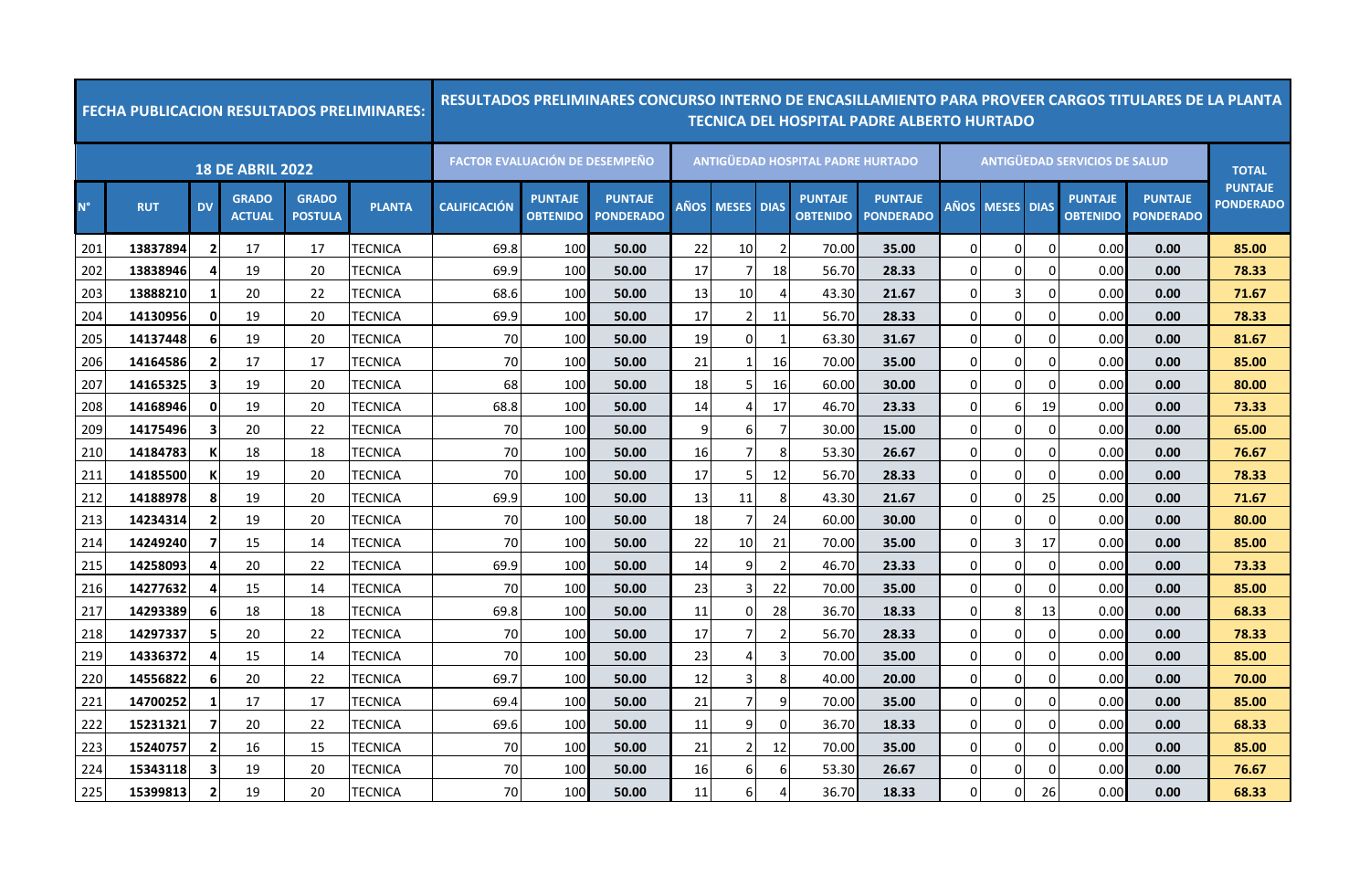|             |            |                         |                               |                                | <b>FECHA PUBLICACION RESULTADOS PRELIMINARES:</b> |                                       |                                   | <u>RESULTADOS PRELIMINARES CONCURSO INTERNO DE ENCASILLAMIENTO PARA PROVEER CARGOS TITULARES DE LA PLANTA</u> |    |                 |                          |                                   | TECNICA DEL HOSPITAL PADRE ALBERTO HURTADO |                |                        |             |                                      |                                    |                                    |
|-------------|------------|-------------------------|-------------------------------|--------------------------------|---------------------------------------------------|---------------------------------------|-----------------------------------|---------------------------------------------------------------------------------------------------------------|----|-----------------|--------------------------|-----------------------------------|--------------------------------------------|----------------|------------------------|-------------|--------------------------------------|------------------------------------|------------------------------------|
|             |            |                         | <b>18 DE ABRIL 2022</b>       |                                |                                                   | <b>FACTOR EVALUACIÓN DE DESEMPEÑO</b> |                                   |                                                                                                               |    |                 |                          | ANTIGÜEDAD HOSPITAL PADRE HURTADO |                                            |                |                        |             | <b>ANTIGÜEDAD SERVICIOS DE SALUD</b> |                                    | <b>TOTAL</b>                       |
| $N^{\circ}$ | <b>RUT</b> | <b>DV</b>               | <b>GRADO</b><br><b>ACTUAL</b> | <b>GRADO</b><br><b>POSTULA</b> | <b>PLANTA</b>                                     | <b>CALIFICACIÓN</b>                   | <b>PUNTAJE</b><br><b>OBTENIDO</b> | <b>PUNTAJE</b><br><b>PONDERADO</b>                                                                            |    | AÑOS MESES DIAS |                          | <b>PUNTAJE</b><br><b>OBTENIDO</b> | <b>PUNTAJE</b><br><b>PONDERADO</b>         |                | <b>AÑOS MESES DIAS</b> |             | <b>PUNTAJE</b><br><b>OBTENIDO</b>    | <b>PUNTAJE</b><br><b>PONDERADO</b> | <b>PUNTAJE</b><br><b>PONDERADO</b> |
| 226         | 15437578   | $\overline{\mathbf{3}}$ | 19                            | 20                             | <b>TECNICA</b>                                    | 70                                    | 100                               | 50.00                                                                                                         | 19 | 9               | 23                       | 63.30                             | 31.67                                      | $\Omega$       | $\Omega$               | $\Omega$    | 0.00                                 | 0.00                               | 81.67                              |
| 227         | 15439259   | 9                       | 18                            | 18                             | TECNICA                                           | 70                                    | 100                               | 50.00                                                                                                         | 16 | 10              | 22                       | 53.30                             | 26.67                                      | $\overline{0}$ | 0                      | $\mathbf 0$ | 0.00                                 | 0.00                               | 76.67                              |
| 228         | 15440550   | К                       | 20                            | 22                             | <b>TECNICA</b>                                    | 69.1                                  | 100                               | 50.00                                                                                                         | 11 | 3               | $\mathbf{1}$             | 36.70                             | 18.33                                      | $\Omega$       | U                      | $\Omega$    | 0.00                                 | 0.00                               | 68.33                              |
| 229         | 15441174   |                         | 19                            | 20                             | TECNICA                                           | 69.7                                  | 100                               | 50.00                                                                                                         | 16 | 0               | 26                       | 53.30                             | 26.67                                      | $\overline{0}$ | 0                      | $\Omega$    | 0.00                                 | 0.00                               | 76.67                              |
| 230         | 15445395   | 4                       | 20                            | 22                             | TECNICA                                           | 70                                    | 100                               | 50.00                                                                                                         | 11 | 6               | 18                       | 36.70                             | 18.33                                      | $\overline{0}$ | 0                      | 0           | 0.00                                 | 0.00                               | 68.33                              |
| 231         | 15477964   | 7                       | 20                            | 22                             | <b>TECNICA</b>                                    | 69.9                                  | 100                               | 50.00                                                                                                         | 10 | 10              | 1                        | 33.30                             | 16.67                                      | $\Omega$       | 4                      | 0           | 0.00                                 | 0.00                               | 66.67                              |
| 232         | 15485141   | 0                       | 20                            | 22                             | TECNICA                                           | 69.9                                  | 100                               | 50.00                                                                                                         | 10 | 11              | 4                        | 33.30                             | 16.67                                      | $\overline{0}$ | 0                      | $\Omega$    | 0.00                                 | 0.00                               | 66.67                              |
| 233         | 15569092   | 5                       | 20                            | 22                             | <b>TECNICA</b>                                    | 65                                    | 100                               | 50.00                                                                                                         | 10 | 1               | 25                       | 33.30                             | 16.67                                      | $\Omega$       | 0                      | $\Omega$    | 0.00                                 | 0.00                               | 66.67                              |
| 234         | 15791790   | 0                       | 20                            | 22                             | <b>TECNICA</b>                                    | 69.7                                  | 100                               | 50.00                                                                                                         | 9  | $\mathbf{1}$    | 19                       | 30.00                             | 15.00                                      | $\Omega$       | 0                      | 0           | 0.00                                 | 0.00                               | 65.00                              |
| 235         | 15815177   | 4                       | 20                            | 22                             | TECNICA                                           | 70                                    | 100                               | 50.00                                                                                                         | 12 | 6               | 15                       | 40.00                             | 20.00                                      | $\Omega$       | 0                      | 0           | 0.00                                 | 0.00                               | 70.00                              |
| 236         | 15998013   | 8                       | 20                            | 22                             | <b>TECNICA</b>                                    | 69                                    | 100                               | 50.00                                                                                                         | 15 | 10              | 20                       | 50.00                             | 25.00                                      | $\Omega$       | $\Omega$               | 0           | 0.00                                 | 0.00                               | 75.00                              |
| 237         | 16020153   | 3                       | 20                            | 22                             | TECNICA                                           | 70                                    | 100                               | 50.00                                                                                                         |    | 11              | 21                       | 26.70                             | 13.33                                      | 1              | 0                      | 28          | 1.20                                 | 0.58                               | 63.91                              |
| 238         | 16044401   | 0                       | 20                            | 22                             | <b>TECNICA</b>                                    | 70                                    | 100                               | 50.00                                                                                                         | 12 | 10              | 12                       | 40.00                             | 20.00                                      | $\overline{0}$ | 0                      | 0           | 0.00                                 | 0.00                               | 70.00                              |
| 239         | 16173513   | $\overline{\mathbf{2}}$ | 20                            | 22                             | <b>TECNICA</b>                                    | 69.8                                  | 100                               | 50.00                                                                                                         | 10 | 3               | 23                       | 33.30                             | 16.67                                      | $\overline{0}$ | 0                      | 0           | 0.00                                 | 0.00                               | 66.67                              |
| 240         | 16192500   |                         | 20                            | 22                             | TECNICA                                           | 69.6                                  | 100                               | 50.00                                                                                                         | 11 | 0               | $\Omega$                 | 36.70                             | 18.33                                      | $\overline{0}$ | 0                      | $\Omega$    | 0.00                                 | 0.00                               | 68.33                              |
| 241         | 16194325   | 8                       | 20                            | 22                             | TECNICA                                           | 66.6                                  | 100                               | 50.00                                                                                                         | 15 | 6               | 29                       | 50.00                             | 25.00                                      | $\overline{0}$ | 0                      | 0           | 0.00                                 | 0.00                               | 75.00                              |
| 242         | 16257270   | 9                       | 20                            | 22                             | TECNICA                                           | 69.6                                  | 100                               | 50.00                                                                                                         | 10 | 9               | 7                        | 33.30                             | 16.67                                      | $\Omega$       | 0                      | $\Omega$    | 0.00                                 | 0.00                               | 66.67                              |
| 243         | 16297345   | $\overline{\mathbf{2}}$ | 19                            | 20                             | TECNICA                                           | 70                                    | 100                               | 50.00                                                                                                         | 12 | 7               |                          | 40.00                             | 20.00                                      | $\overline{0}$ | 0                      | $\Omega$    | 0.00                                 | 0.00                               | 70.00                              |
| 244         | 16339679   | 3                       | 19                            | 20                             | TECNICA                                           | 69.5                                  | 100                               | 50.00                                                                                                         | 13 | 10              | 21                       | 43.30                             | 21.67                                      | $\Omega$       | 0                      | $\Omega$    | 0.00                                 | 0.00                               | 71.67                              |
| 245         | 16366394   | 5                       | 20                            | 22                             | TECNICA                                           | 69.5                                  | 100                               | 50.00                                                                                                         | 12 | 10              | 25                       | 40.00                             | 20.00                                      | $\Omega$       | 0                      | $\Omega$    | 0.00                                 | 0.00                               | 70.00                              |
| 246         | 16407215   | 0                       | 19                            | 20                             | TECNICA                                           | 68.4                                  | 100                               | 50.00                                                                                                         | 12 | 3               | $\boldsymbol{\varDelta}$ | 40.00                             | 20.00                                      | $\overline{0}$ | 0                      | $\Omega$    | 0.00                                 | 0.00                               | 70.00                              |
| 247         | 16417239   | $\overline{\mathbf{2}}$ | 18                            | 18                             | <b>TECNICA</b>                                    | 69.7                                  | 100                               | 50.00                                                                                                         | 16 | 3               | 13                       | 53.30                             | 26.67                                      | $\Omega$       | $\Omega$               | 19          | 0.00                                 | 0.00                               | 76.67                              |
| 248         | 16546561   |                         | 20                            | 22                             | <b>TECNICA</b>                                    | 69.9                                  | 100                               | 50.00                                                                                                         | 10 | 7               | 11                       | 33.30                             | 16.67                                      | $\overline{0}$ | 3                      | 12          | 0.00                                 | 0.00                               | 66.67                              |
| 249         | 16571063   | $\mathbf{0}$            | 19                            | 20                             | TECNICA                                           | 65                                    | 100                               | 50.00                                                                                                         | 13 | 8               | 14                       | 43.30                             | 21.67                                      | $\Omega$       | U                      | $\Omega$    | 0.00                                 | 0.00                               | 71.67                              |
| 250         | 16572588   | 3                       | 20                            | 22                             | <b>TECNICA</b>                                    | 69.8                                  | 100                               | 50.00                                                                                                         | 14 | 9               | 14                       | 46.70                             | 23.33                                      | $\Omega$       | 0                      | $\Omega$    | 0.00                                 | 0.00                               | 73.33                              |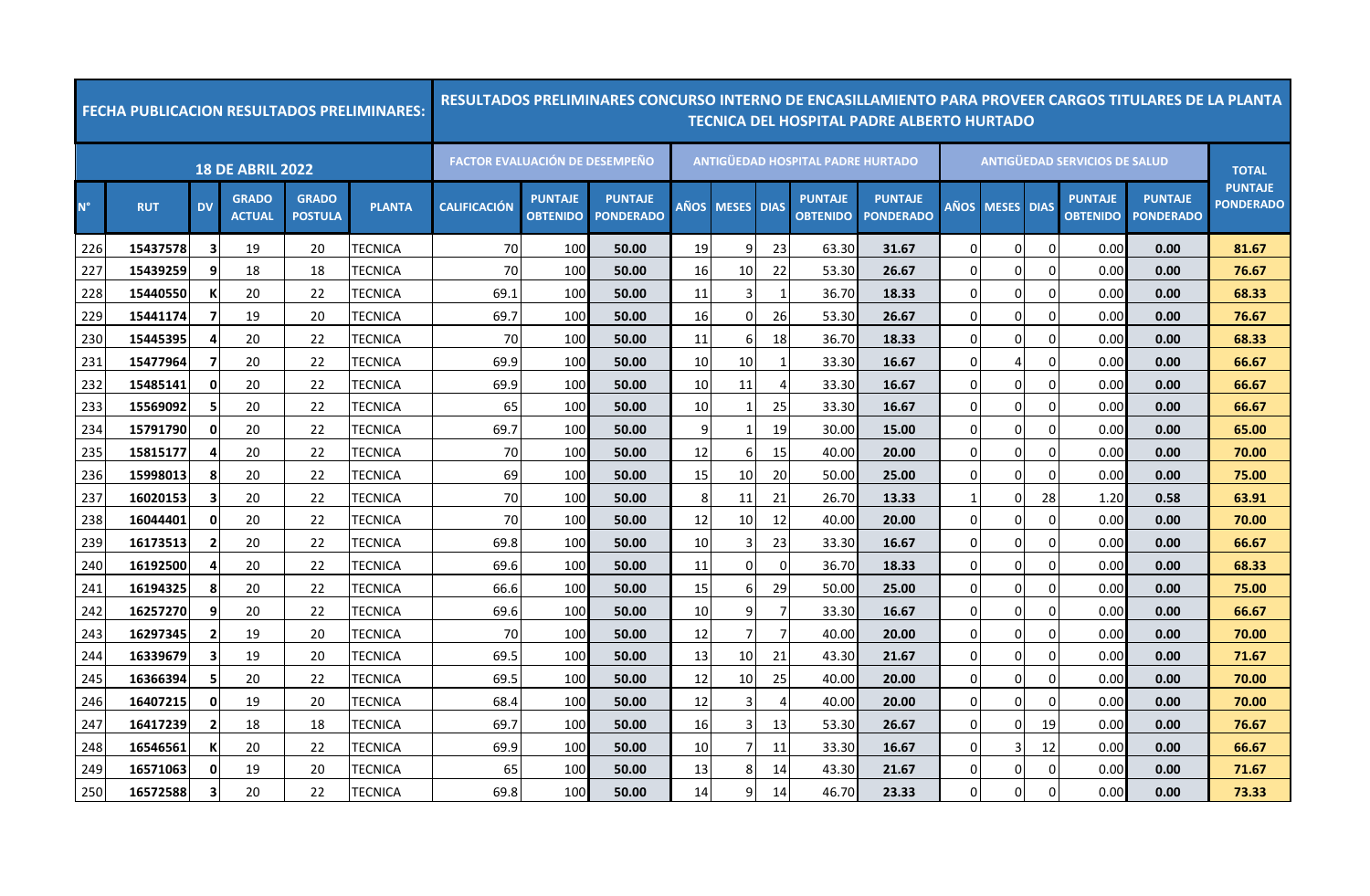|             |            |                |                               |                                | <b>FECHA PUBLICACION RESULTADOS PRELIMINARES:</b> |                                       |                                   |                                    |    |                 |          |                                   | <u>RESULTADOS PRELIMINARES CONCURSO INTERNO DE ENCASILLAMIENTO PARA PROVEER CARGOS TITULARES DE LA PLANTA</u><br>TECNICA DEL HOSPITAL PADRE ALBERTO HURTADO |                |                        |             |                                      |                                    |                                    |
|-------------|------------|----------------|-------------------------------|--------------------------------|---------------------------------------------------|---------------------------------------|-----------------------------------|------------------------------------|----|-----------------|----------|-----------------------------------|-------------------------------------------------------------------------------------------------------------------------------------------------------------|----------------|------------------------|-------------|--------------------------------------|------------------------------------|------------------------------------|
|             |            |                | <b>18 DE ABRIL 2022</b>       |                                |                                                   | <b>FACTOR EVALUACIÓN DE DESEMPEÑO</b> |                                   |                                    |    |                 |          | ANTIGÜEDAD HOSPITAL PADRE HURTADO |                                                                                                                                                             |                |                        |             | <b>ANTIGÜEDAD SERVICIOS DE SALUD</b> |                                    | <b>TOTAL</b>                       |
| $N^{\circ}$ | <b>RUT</b> | <b>DV</b>      | <b>GRADO</b><br><b>ACTUAL</b> | <b>GRADO</b><br><b>POSTULA</b> | <b>PLANTA</b>                                     | <b>CALIFICACIÓN</b>                   | <b>PUNTAJE</b><br><b>OBTENIDO</b> | <b>PUNTAJE</b><br><b>PONDERADO</b> |    | AÑOS MESES DIAS |          | <b>PUNTAJE</b><br><b>OBTENIDO</b> | <b>PUNTAJE</b><br><b>PONDERADO</b>                                                                                                                          |                | <b>AÑOS MESES DIAS</b> |             | <b>PUNTAJE</b><br><b>OBTENIDO</b>    | <b>PUNTAJE</b><br><b>PONDERADO</b> | <b>PUNTAJE</b><br><b>PONDERADO</b> |
| 251         | 16613674   | $\mathbf{1}$   | 20                            | 22                             | TECNICA                                           | 70                                    | 100                               | 50.00                              | 11 | 7               | 5        | 36.70                             | 18.33                                                                                                                                                       | $\Omega$       | $\Omega$               | $\Omega$    | 0.00                                 | 0.00                               | 68.33                              |
| 252         | 16642482   | 8              | 20                            | 22                             | TECNICA                                           | 68.7                                  | 100                               | 50.00                              | 16 | 8               | 26       | 53.30                             | 26.67                                                                                                                                                       | $\overline{0}$ | 0                      | $\mathbf 0$ | 0.00                                 | 0.00                               | 76.67                              |
| 253         | 16681887   | $\overline{7}$ | 20                            | 22                             | <b>TECNICA</b>                                    | 70                                    | 100                               | 50.00                              | 13 | 0               | .5       | 43.30                             | 21.67                                                                                                                                                       | $\Omega$       | U                      | $\Omega$    | 0.00                                 | 0.00                               | 71.67                              |
| 254         | 16698011   | 9              | 20                            | 22                             | TECNICA                                           | 70                                    | 100                               | 50.00                              | 10 | 1               | 26       | 33.30                             | 16.67                                                                                                                                                       | $\overline{0}$ | 2                      | 6           | 0.00                                 | 0.00                               | 66.67                              |
| 255         | 16716711   | К              | 19                            | 20                             | TECNICA                                           | 70                                    | 100                               | 50.00                              | 15 | 5               | 24       | 50.00                             | 25.00                                                                                                                                                       | $\overline{0}$ | 0                      | 0           | 0.00                                 | 0.00                               | 75.00                              |
| 256         | 16723802   | 5              | 20                            | 22                             | <b>TECNICA</b>                                    | 69.8                                  | 100                               | 50.00                              | 10 | 3               | 10       | 33.30                             | 16.67                                                                                                                                                       | $\Omega$       | $\Omega$               | 0           | 0.00                                 | 0.00                               | 66.67                              |
| 257         | 16746133   | 6              | 20                            | 22                             | TECNICA                                           | 70                                    | 100                               | 50.00                              | 12 | 11              | 5        | 40.00                             | 20.00                                                                                                                                                       | $\overline{0}$ | 0                      | $\Omega$    | 0.00                                 | 0.00                               | 70.00                              |
| 258         | 16789947   | 1              | 20                            | 22                             | <b>TECNICA</b>                                    | 70                                    | 100                               | 50.00                              | 8  | 10              | 19       | 26.70                             | 13.33                                                                                                                                                       | $\Omega$       | 0                      | $\Omega$    | 0.00                                 | 0.00                               | 63.33                              |
| 259         | 16876661   | 0              | 20                            | 22                             | <b>TECNICA</b>                                    | 70                                    | 100                               | 50.00                              | 11 | 9               | 4        | 36.70                             | 18.33                                                                                                                                                       | $\Omega$       | 0                      | 0           | 0.00                                 | 0.00                               | 68.33                              |
| 260         | 16923848   | $\mathbf{0}$   | 20                            | 22                             | TECNICA                                           | 65.2                                  | 100                               | 50.00                              | 9  | 1               | 14       | 30.00                             | 15.00                                                                                                                                                       | $\Omega$       | 0                      | 0           | 0.00                                 | 0.00                               | 65.00                              |
| 261         | 16962818   | 1              | 20                            | 22                             | <b>TECNICA</b>                                    | 67.4                                  | 100                               | 50.00                              | 10 | 4               | 9        | 33.30                             | 16.67                                                                                                                                                       | $\overline{0}$ | $\Omega$               | 0           | 0.00                                 | 0.00                               | 66.67                              |
| 262         | 16963091   |                | 20                            | 22                             | TECNICA                                           | 70                                    | 100                               | 50.00                              | 11 | 9               | 15       | 36.70                             | 18.33                                                                                                                                                       | 0              | 0                      | $\Omega$    | 0.00                                 | 0.00                               | 68.33                              |
| 263         | 17004279   | 4              | 20                            | 22                             | <b>TECNICA</b>                                    | 70                                    | 100                               | 50.00                              | 9  | 10              | 19       | 30.00                             | 15.00                                                                                                                                                       | $\overline{0}$ | 0                      | 0           | 0.00                                 | 0.00                               | 65.00                              |
| 264         | 17007063   | -1             | 20                            | 22                             | <b>TECNICA</b>                                    | 69.2                                  | 100                               | 50.00                              | 11 | 10              | 29       | 36.70                             | 18.33                                                                                                                                                       | $\overline{0}$ | 0                      | 0           | 0.00                                 | 0.00                               | 68.33                              |
| 265         | 17081477   | 0              | 20                            | 22                             | TECNICA                                           | 70                                    | 100                               | 50.00                              | 10 | 10              | 18       | 33.30                             | 16.67                                                                                                                                                       | $\overline{0}$ | 0                      | $\Omega$    | 0.00                                 | 0.00                               | 66.67                              |
| 266         | 17145640   | -1             | 20                            | 22                             | TECNICA                                           | 68.6                                  | 100                               | 50.00                              | 9  | 3               | $\Omega$ | 30.00                             | 15.00                                                                                                                                                       | $\overline{0}$ | 4                      | 6           | 0.00                                 | 0.00                               | 65.00                              |
| 267         | 17242941   | 6              | 20                            | 22                             | TECNICA                                           | 70                                    | 100                               | 50.00                              | 10 | 7               | 19       | 33.30                             | 16.67                                                                                                                                                       | $\Omega$       | 0                      | $\Omega$    | 0.00                                 | 0.00                               | 66.67                              |
| 268         | 17243071   | 6              | 20                            | 22                             | TECNICA                                           | 69.7                                  | 100                               | 50.00                              | 10 | 3               | 4        | 33.30                             | 16.67                                                                                                                                                       | $\overline{0}$ | 0                      | 11          | 0.00                                 | 0.00                               | 66.67                              |
| 269         | 17279516   | -1             | 20                            | 22                             | TECNICA                                           | 67.6                                  | 100                               | 50.00                              | 8  | 9               | 4        | 26.70                             | 13.33                                                                                                                                                       | $\Omega$       | 0                      | $\Omega$    | 0.00                                 | 0.00                               | 63.33                              |
| 270         | 17284056   | 6              | 19                            | 20                             | <b>TECNICA</b>                                    | 65.5                                  | 100                               | 50.00                              | 10 | 4               | 16       | 33.30                             | 16.67                                                                                                                                                       | $\Omega$       | 0                      | $\Omega$    | 0.00                                 | 0.00                               | 66.67                              |
| 271         | 17325485   | 7              | 20                            | 22                             | TECNICA                                           | 70                                    | 100                               | 50.00                              | 10 | 7               | 26       | 33.30                             | 16.67                                                                                                                                                       | $\overline{0}$ | 0                      | 0           | 0.00                                 | 0.00                               | 66.67                              |
| 272         | 17379114   | 3              | 19                            | 20                             | <b>TECNICA</b>                                    | 70                                    | 100                               | 50.00                              | 9  | 10              | 18       | 30.00                             | 15.00                                                                                                                                                       | $\Omega$       | $\Omega$               | $\Omega$    | 0.00                                 | 0.00                               | 65.00                              |
| 273         | 17381120   | q              | 19                            | 20                             | <b>TECNICA</b>                                    | 68.6                                  | 100                               | 50.00                              | 10 | 11              | $\Omega$ | 33.30                             | 16.67                                                                                                                                                       | $\overline{0}$ | 0                      | $\Omega$    | 0.00                                 | 0.00                               | 66.67                              |
| 274         | 17539320   |                | 20                            | 22                             | TECNICA                                           | 70                                    | 100                               | 50.00                              | 10 | 3               | 22       | 33.30                             | 16.67                                                                                                                                                       | $\Omega$       | 0                      | $\Omega$    | 0.00                                 | 0.00                               | 66.67                              |
| 275         | 17546770   | К              | 20                            | 22                             | <b>TECNICA</b>                                    | 70                                    | 100                               | 50.00                              | 12 | $\overline{2}$  | 21       | 40.00                             | 20.00                                                                                                                                                       | $\Omega$       | 0                      | $\Omega$    | 0.00                                 | 0.00                               | 70.00                              |